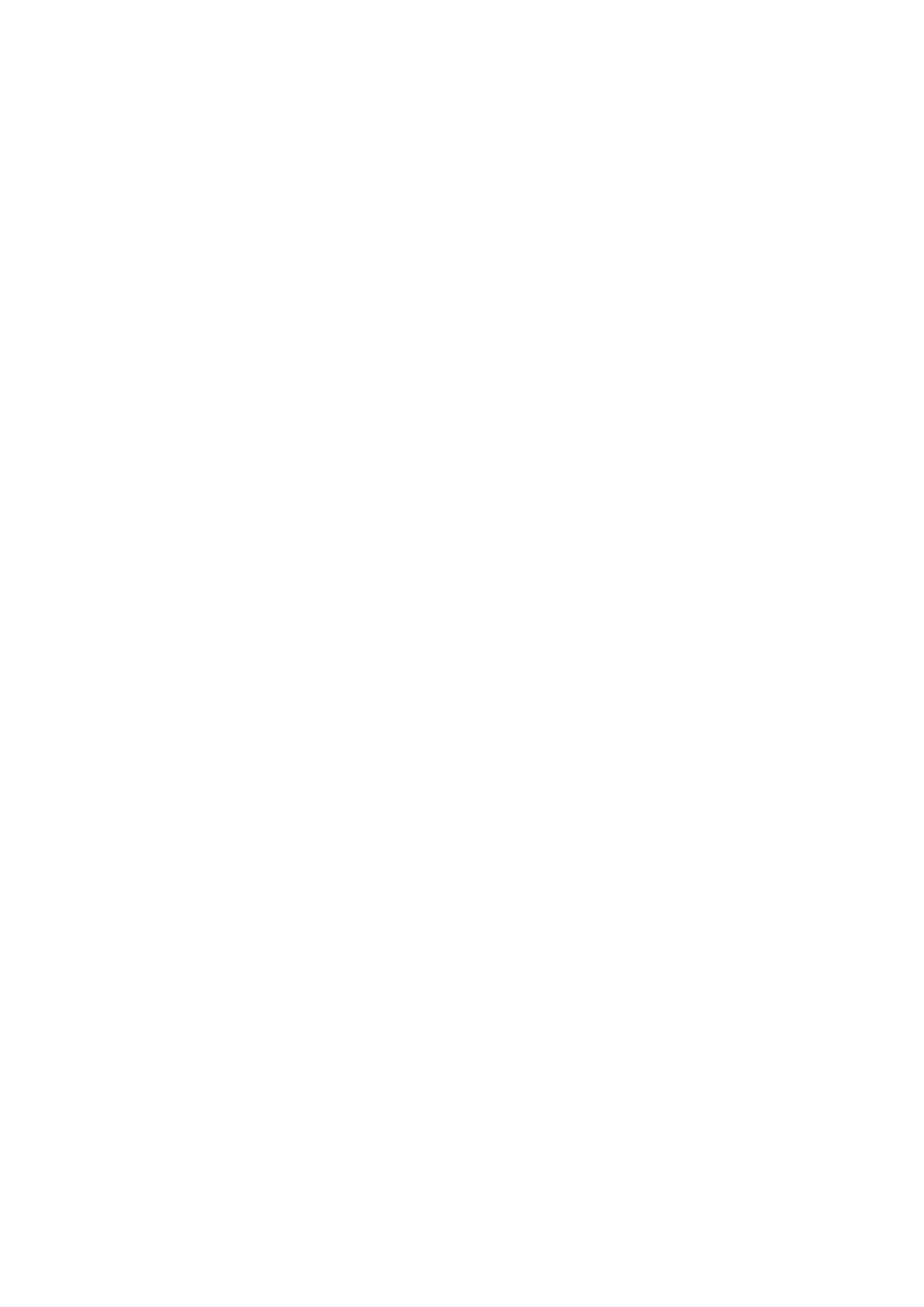# **Contents**

| 1                      | Introduction                                                                                                             | 4                        |  |  |  |  |  |
|------------------------|--------------------------------------------------------------------------------------------------------------------------|--------------------------|--|--|--|--|--|
| $\bf{2}$               | <b>TCP</b> Examined<br>Slow Recovery<br>2.1<br>2.2                                                                       | 5<br>$\overline{5}$<br>6 |  |  |  |  |  |
| 3                      | The Protocol                                                                                                             | $\overline{7}$           |  |  |  |  |  |
|                        | $3.1\,$                                                                                                                  | $\overline{7}$           |  |  |  |  |  |
|                        | $3.2\,$                                                                                                                  | 8                        |  |  |  |  |  |
|                        | 33<br>Packets                                                                                                            | 9                        |  |  |  |  |  |
|                        | 3.4                                                                                                                      | 11                       |  |  |  |  |  |
|                        | 34.1                                                                                                                     | 11                       |  |  |  |  |  |
|                        | 3.4.2                                                                                                                    | 12                       |  |  |  |  |  |
| $\boldsymbol{\Lambda}$ | Evaluation                                                                                                               | 15                       |  |  |  |  |  |
|                        | 4.1                                                                                                                      | 15                       |  |  |  |  |  |
|                        | 4.2                                                                                                                      | 17                       |  |  |  |  |  |
| 5                      | <b>Future Work</b>                                                                                                       | 20                       |  |  |  |  |  |
| 6                      | <b>Remarks and Conclusions</b>                                                                                           | 21                       |  |  |  |  |  |
|                        | 6.1                                                                                                                      | 21                       |  |  |  |  |  |
|                        | 6.2<br>Conclusion on Semester Thesis entering the service of the service of the Semester of the Semester of the Semester | 22                       |  |  |  |  |  |
| 7                      | References and Related Work                                                                                              | 23                       |  |  |  |  |  |
|                        | 7.1                                                                                                                      | 23                       |  |  |  |  |  |
|                        | 72                                                                                                                       | 23                       |  |  |  |  |  |
|                        | <b>Bibliography</b>                                                                                                      | 23                       |  |  |  |  |  |
|                        | List of Figures                                                                                                          | 25                       |  |  |  |  |  |
|                        | <b>Appendix: Formats</b><br>26                                                                                           |                          |  |  |  |  |  |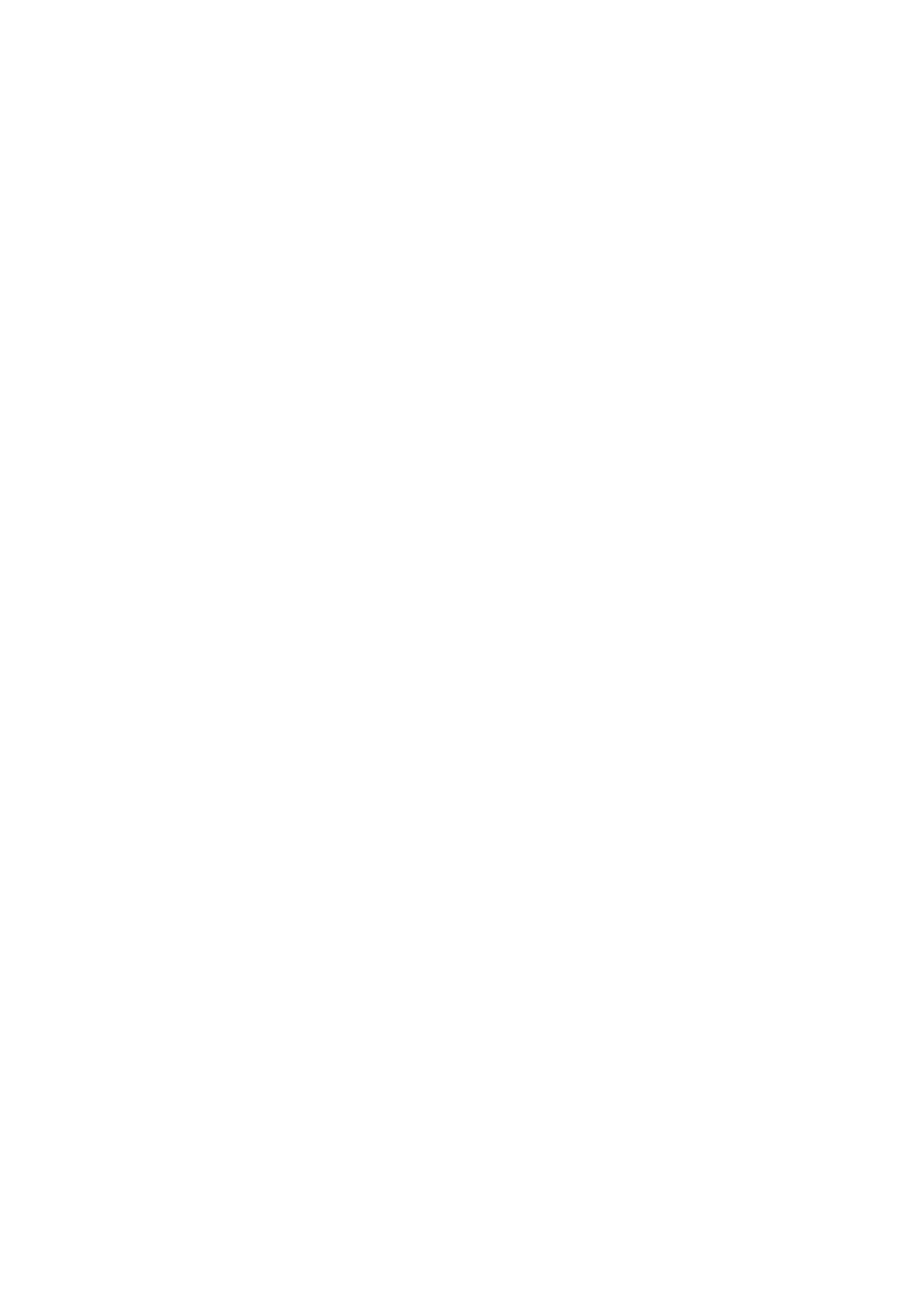# Introduction

The goal of this thesis was to study a transport protocol in order to make the BitTorrent client "BitThief" presented in  $[4]$  more selfish. In particular we wanted to find out if it is possible for two collaborating BitThief clients to exchange data in a faster manner than with a regular TCP connection.

First of all, TCP was examined to identify some weaknesses on which could be worked on. One of them was found to be the "slow recovery" occuring during the process of a multiple file download. Having started an  $n$ -files download at some point one file will eventually be finished, but contrary to intuition the remaining  $n-1$  files will not immediately be assigned the released bandwidth, they will rather get it with a delay of a few RTTs which, depending on the connection quality, might be quite large.

When looking at the maximization of throughput TCP's congestion control mechanism and the acknowledgements needed for its proper function might be regarded as another "weakness". Data "overhead" is probably the better word for the second weakness and consequently, with our goal in mind, it should be reduced as much as possible.

Second, a protocol had to be conceived which was more aggressive in the way that it did not respect any congestion in the network and implicitly did not show the above mentioned weaknesses. Both weaknesses are tackled by the fact that UDP is used as an underlying transport protocol for the conceived protocol named "sTCP". UDP's missing congestion avoidance mechanism could enable sTCP to achieve a higher throughput in the ideal case or in the worst overwhelm the forwarding and/or receiving nodes with the transmitted volume.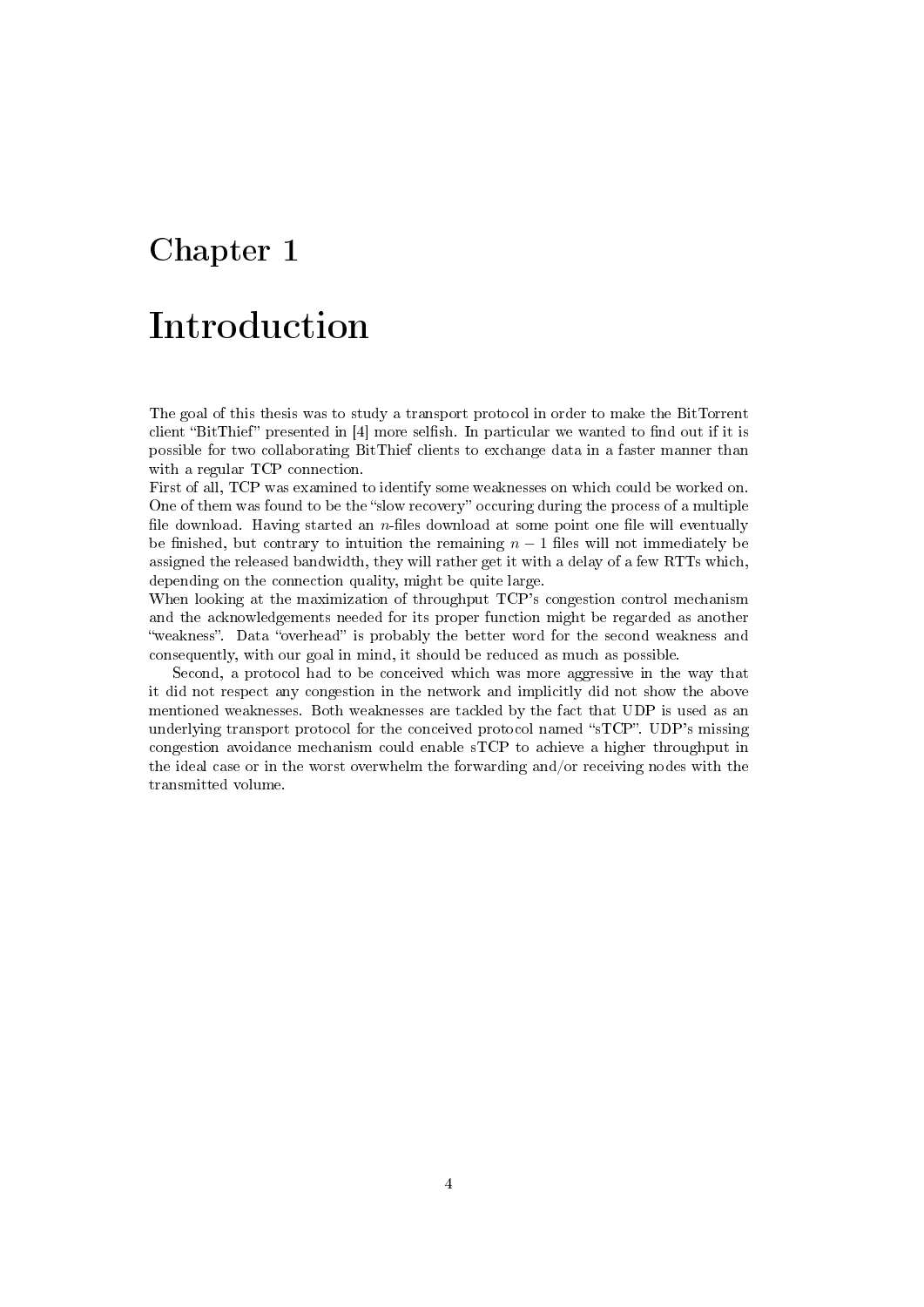# TCP Examined

### 2.1 Slow Recovery

While surfing the Internet the user is downloading many different files, be it consciously or unconsciously. To simplify things a bit, let us have a look at the case where the user starts to download two sufficiently large files at the same time by clicking on according links in his browser. We are considering this scenario, because downloads from a web server are usually done using  $\mathrm{TCP^1}$  . "Sufficiently large" means  $\mathrm{TCP}$  has a chance to find its maximum of throughput, this of course depends on the connection bandwidth,  $\operatorname{RTT}^2,$ etc. and, of course, there is no other process downloading in the background. The connections of both files are now sharing more or less the same amount of bandwidth, i.e. half of the *full* bandwidth. At some point one of the files' download terminates. What one would expect is that the second file's download, that is still going on, gets the full bandwidth. If you take a look at the throughput display of your browser you see that this is not the case and TCP just speeds up very slowly. Let us call this behavior " $TCP's$ slow recovery". As an example, which is shown in Figure 2.1, two files were downloaded from the same server and the throughput was captured with the DUMeter<sup>3</sup> utility. The obvious performance drop was caused at the termination of a le's download. Again, instead of recovering rapidly the throughput stays at the same value for quite a while until it reaches the maximum throughput again.



Figure 2.1: TCP's slow recovery

What is the difference between the start of a connection and the above mentioned incident? In both cases the throughput has to be driven to a maximum, but they do not behave the same way.

TCP has a built-in mechanism called "slow start" and it has two distinct phases: the

<sup>1</sup>Transmission Control Protocol

<sup>2</sup> round-trip time

<sup>3</sup>http://www.dumeter.com/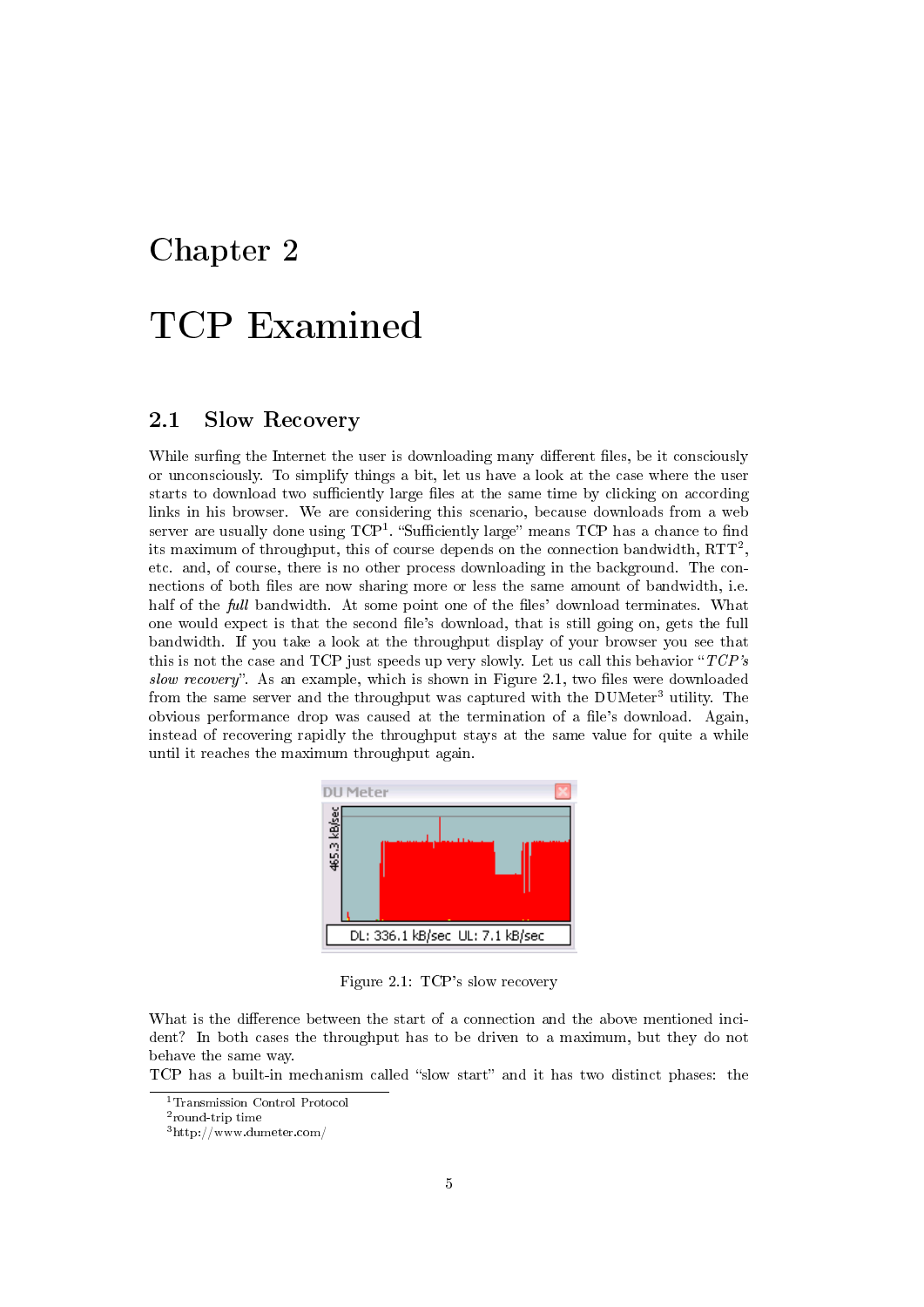"exponential growth" and the "linear growth" phase. The growth refers to the  $TCP$  congestion window, which increases exponentially until either an acknowledgement gets lost or a predetermined threshold value is reached<sup>4</sup>.

If a loss occurs TCP assumes that it happened due to congestion in the network and therefore reduces the load. Once one of these events appear, TCP enters the linear growth phase where the congestion window increases linearly until an acknowledgement drops again.

Hence in the start phase of a download TCP reaches its maximum in a few RTTs, but once it has switched to the linear phase, it has its difficulties to elevate the throughput of a possible "half-used" connection and that is why we observe the slow recovery.

How the parameters for the growth- and stepping-back-rate of the algorithm are set highly depends on the variant of TCP that is used. Since there is no way for the algorithm to distinguish losses due to congestion from losses caused by other sources, this behavior can have enormous consequences for certain networks such as wireless networks. These are (more) susceptible to random packet loss due to signal attenuation etc. and thus might have huge performance reductions since each time a packet is lost the congestion window is being reduced and consequently the performance suffers.

Some TCP variants were specially conceived for wireless networks, for example TCP Westwood<sup>[5]</sup> or TCP Veno<sup>5</sup>. The latter tries to guess if the occured loss was due to a random packet error or a congestion loss by considering a special threshold. Since this is beyond the scope of this semester thesis, the interested reader might deepen his/her knowledge in the corresponding literature.

### 2.2 Second Working Point

In order to come up with a protocol that has a higher throughput we will first have a look at a characteristic of TCP.

The Slow Recovery discussed in the previous section only appears due to the built-in congestion control and congestion avoidance mechansim of TCP. An Internet without this mechanism would not work properly and we would not have any reliable and stable network. In such a case, no protocol intrinsic property would prevent the sender from overwhelming the receiver and/or the nodes in between. This issue is tackled by the sender by constantly evaluating the acknowledgements returned by the receiver. The evaluation results in an estimation of the congestion in the network and helps the sender to accordingly adjust his sending speed. Obviously these acknowledgements are crucial to the mechanism and have extra to be added to the raw data that has to be sent. From a throughput point of view an overhead has been introduced with this mechanism, which also means that we have found a "point of attack".

The protocol presented in Chapter 3 will try to avoid this overhead as much as possible by using UDP and a little bit of optimism<sup>6</sup>, but of course some kind of overhead has to be present, since we want to be sure to receive the file without any missing segments.

<sup>4</sup>http://en.wikipedia.org/wiki/Slow-start

 $5$ http://linuxgazette.net/135/pfeiffer.html

 $6$ We hope that the file will be transmitted on the first attempt and any possible reparations will be undertaken after this attempt, contrary to regular TCP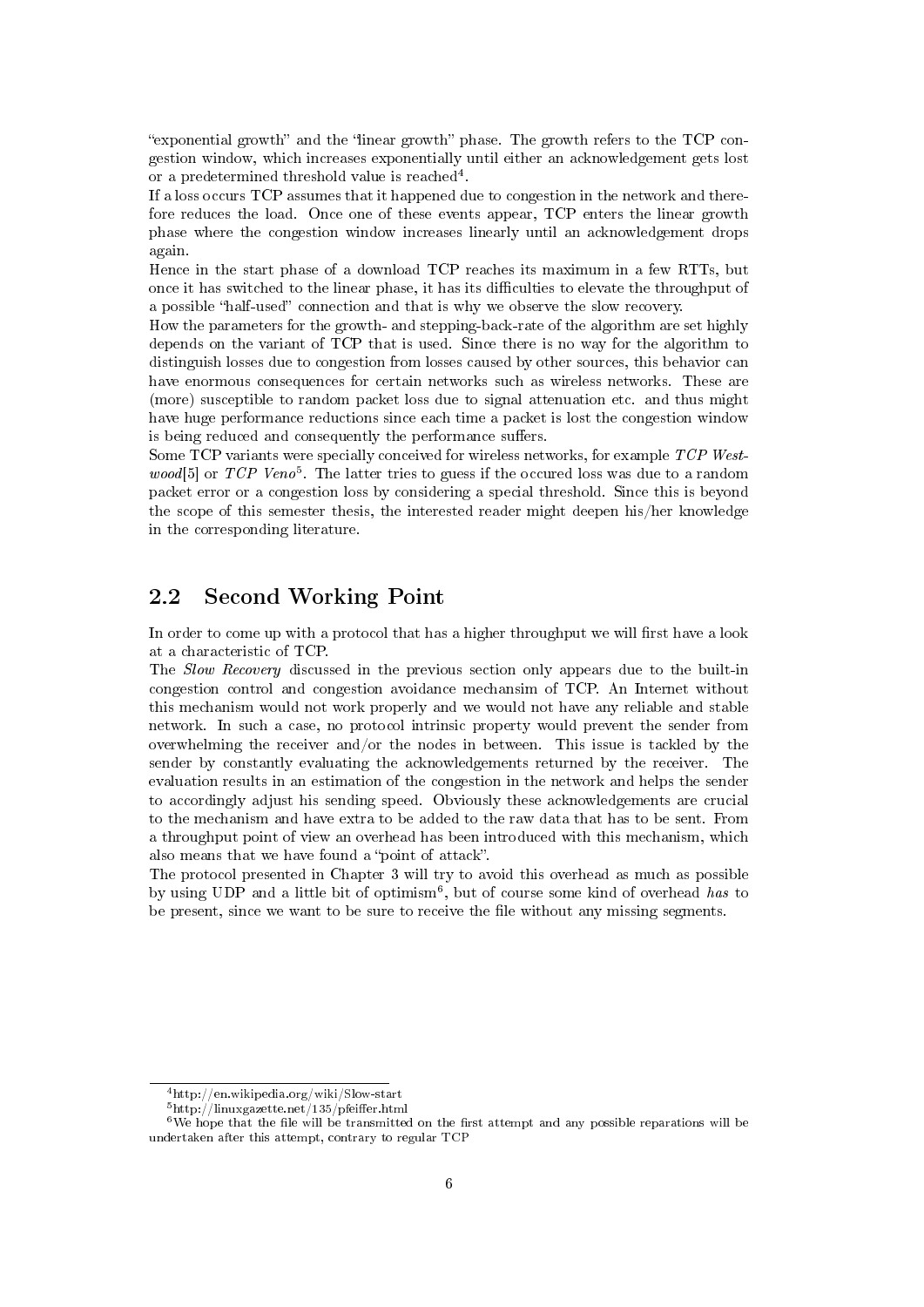# The Protocol

### 3.1 From regular TCP to a self-made TCP

TCP is widely used in the Internet and among others also for data transfer in the BitTorrent network. Every single peer of that network uses a client and each client on its part uses TCP to send data packets to many other users.

To repair TCP's slow recovery we can not simply build an additional layer on it that manipulates the data, because the issue is inherent to TCP's algorithms and we would not get rid of the flaw by doing so. One possible way to tackle the issue would consist of changing TCP itself. An obstacle that would lie in front of us is the fact that TCP is implemented in the operating system. Besides the difficulties of understanding and editing corresponding code in certain operating systems or even installing a client that changes OS code, there is a great chance that the alteration of TCP might incur unforeseeable side-effects, which would affect other applications. Of course before deploying such a protocol on a broad audience one would need to perform a thorough analysis. Another approach will be presented in this thesis because the previous approach would presumably imply an effort which would go beyond the scope of this semester thesis.

Following the initial goal, to make BitThief more selfish in some way, and given the hurdles above, a protocol was to be made that is situated between the transport layer (without using TCP) and the application, i.e. BitThief. Since the remainder of this thesis is about a self-made TCP-like protocol it is therefore referred to as "sTCP".

A good protocol candidate to build upon is UDP<sup>1</sup> . It does not have any of TCP's nice features like reliability or ordering of data segments. But what it does is, it serves as a underlying transporter of data. Consequently a custom-made protocol can be packed into UDP packets with the properties the user wishes to have. This way reliability and as well as control of order of the sent and received data can be guaranteed. The main reason why a custom-made protocol was needed at all was TCP's slow recovery. It only occurs because TCP resides in the *linear* growth phase and cannot find the maximum in a fast manner. sTCP addresses this issue by ignoring any possible congestion (there is no congestion window or the like), meaning the sender of a file will transmit as fast as it can, possibly overwhelming the receiver or the nodes in between or conversely, the transmission might even be faster in an optimal situation compared to a TCP transmission. The ignoring of congestion allows us to transmit with full bandwidth while in the same position the TCP connection would still try to recover. Hence resulting in a more aggressive TCP-like protocol.

<sup>1</sup>User Datagram Protocol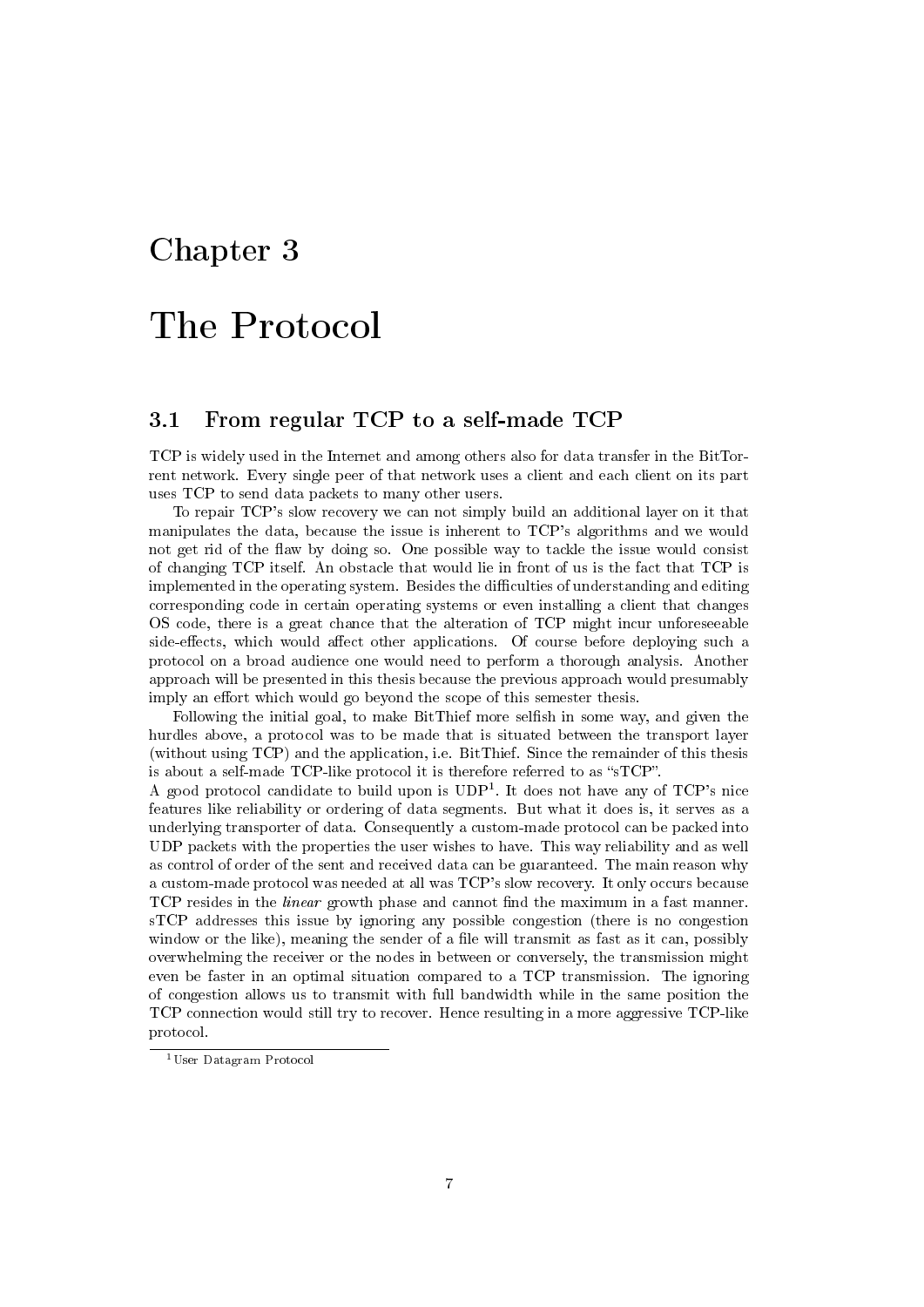### 3.2 Description

There are at least two parties involved in a peer-to-peer network: a sender and a receiver.  $\text{STCP}$  assumes that the application which is using the protocol provides the file(s) and the IP address to which these have to be sent.

First, both the sender and the receiver are in the first phase out of two: the initialization. The receiver is completely unaware of what and how much it is receiving, so the sender's first step is to extract this information and put it into an *initialization packet*. The receiver, on the other hand, is listening on a well known port for this packet to arrive and as soon as there is a proper initalization packet coming in, it forks a seperate thread that will read the following transmitted data. The forking of a thread enables the receiver to listen concurrently for further file transfers while it is already receiving the previous file. If the receiver was able to understand the initalization message it sends back an initialization acknowledgement so that both can enter the second phase of the protocol.

As soon as the sender gets the initalization acknowledgement it begins to transmit the file. The UDP packets in transit consist, among other things, of a payload that is entirely filled with sTCP's data<sup>2</sup>. The sending part of the protocol is very optimistic and assumes that all packets it sends will be received in one flow and that is also why it is "rushing" through the file. "Rushing", because there are no acknowledgement messages it has to wait for. Arrived at the end of the file it sends a "through with the file packet" which tells the receiver the sender has gone through the file and is finished with sending for now.

If the receiver got all packets in order in one flow, we are almost finished now with the whole procedure, but that is rarely the case since we are using unreliable UDP. Each data packet, besides the data itself, consists of a packet identifying byte and start position byte number which determine the payload's position in the file. The actual length of the raw data can be calculated by looking at the UDP packet size and subtracting preceding bytes. With this information the receiver can store the data and keep track of which data chunks are missing. Once it receives the sender's "through with the file packet" it assembles the positions of the missing bytes in a list and transfers this list to the sender, who is either waiting for this list or a "final acknowledgement packet" to arrive. If the sender receives the list the whole procedure of the second phase starts all over again except that the sender processes the data chunks from the list instead of the whole file.

Once the receiver got all bits and bytes it finally transmits the "final acknowledgement" *packet*". The protocol's sequence diagram is shown in Figure  $3.1$ .

Why is this list-based "repair strategy" used? In an earlier version of the protocol there was a third phase, where the reparation took place. The receiver still had his missingbytes-list but it used to request each missing data chunk individually. A coarse overview of the steps that had to be gone through would be: sending *one* request by the file receiver, reading one request by the file sender, reading the corresponding data from harddrive or main memory, sending back of the requested data, and rechecking of data by the receiver. Because these steps depend on each other they cannot be done concurrently. The little delays introduced by each step finally add up and deposit themselves in a bad overall throughput in this phase.

Therefore the more sophisticated way of repairing the missing parts was to request the data in a more compact form by gathering the missing-parts information and sending them all at once. Like this, the protocol was reduced from three to two phases, it got simplified and code had been reused.

 $^{2}$ UDP has a *length* field in its header which specifies the theoretical size of the whole Datagram. It is given by a 16-bit number which amounts to  $2^{16} - 1 = 65535$  Bytes, inculding the header with 8 Bytes. The IP packet has a maximum of 65535 Bytes as well from which we also have to substract its header of 20 Bytes, finally giving us an effective payload size of  $65535 - 8 - 20 = 65507$  Bytes.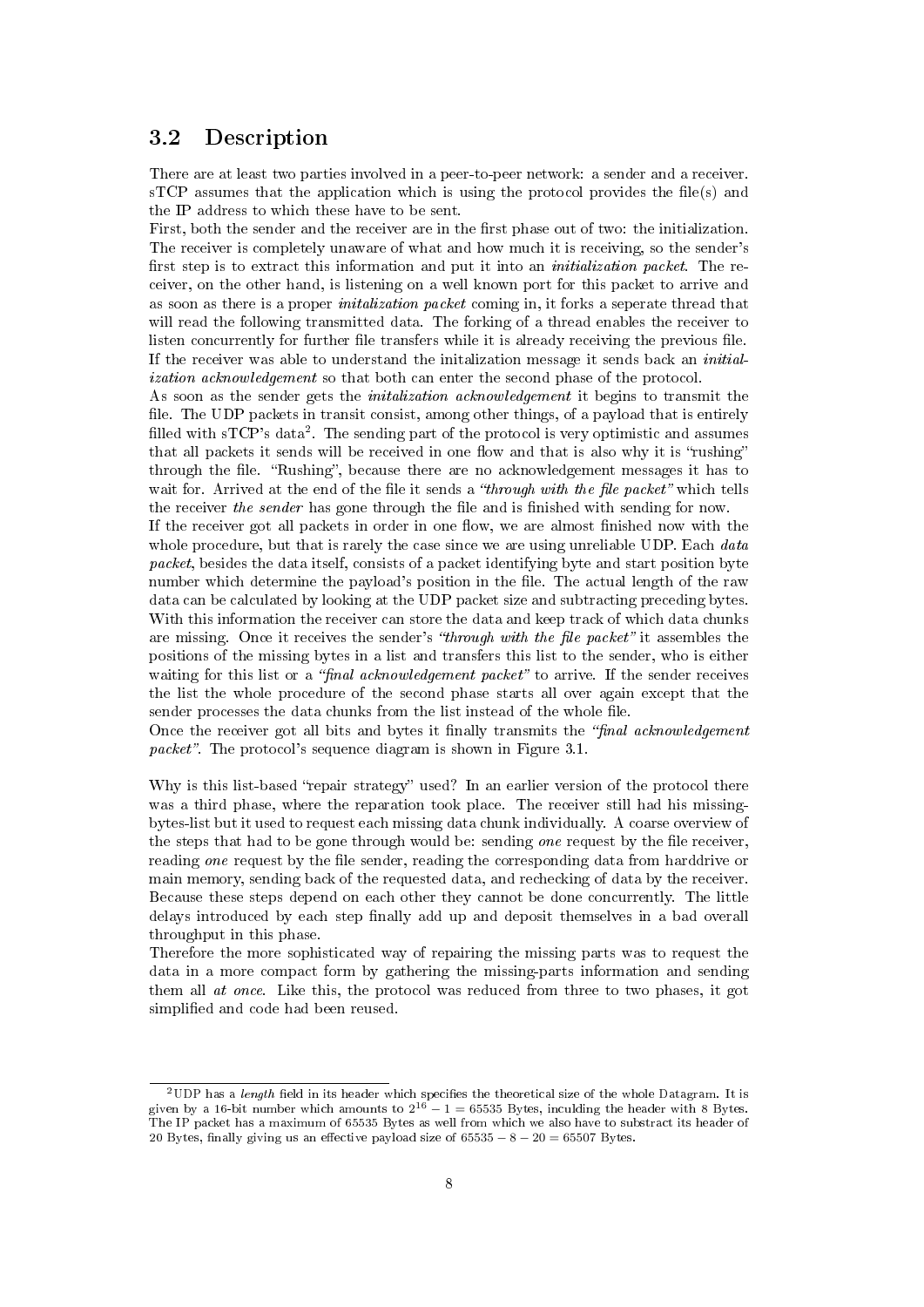#### Schematic sequence diagram



Figure 3.1: Protocol's Sequence Diagram

### 3.3 Packets

The following section is dedicated to the cornerstones of every protocol: the packets. See the Appendix on Page 26 for the exact format of each packet.

Additionally to the described fields in each packet below there is always one byte that identifies the packet as such in order to distinguish packets from one another.

#### Ping Packet (PingPacket):

There are seven different kinds of packets introduced in this protocol. In Figure 3.1 you can only see six of them in action, the missing one is the "Ping Packet". This packet is used at regular intervals throughout the second phase of sTCP and is needed to estimate the RTT between the peers which in turn is needed to compute the timeouts. The Ping Packet is sent every  $second^3$  by the receiver and as soon as the sender receives the ping it responds with a "pong". If several ping messages stay unanswered the file receiver assumes that the file sender timed out and it will not get any further data packets, therefore it cancels the unfinished file transfer. On the sender's side there is only a "static" timeout used, if the receiver does not respond within a specific amout of time (15 seconds) after the last data packet's transmission it also assumes a timeout on the receivers part and terminates the file transfer.

In general it was rather difficult to find a good metric for the estimation of the RTT and hence calculating the timeouts out of it. If we used the RTT directly from the measurement we would get a very fluctuant estimation of the timeout. Since the Internet

 $3$ There is no specific reason why exactly *one* second has been chosen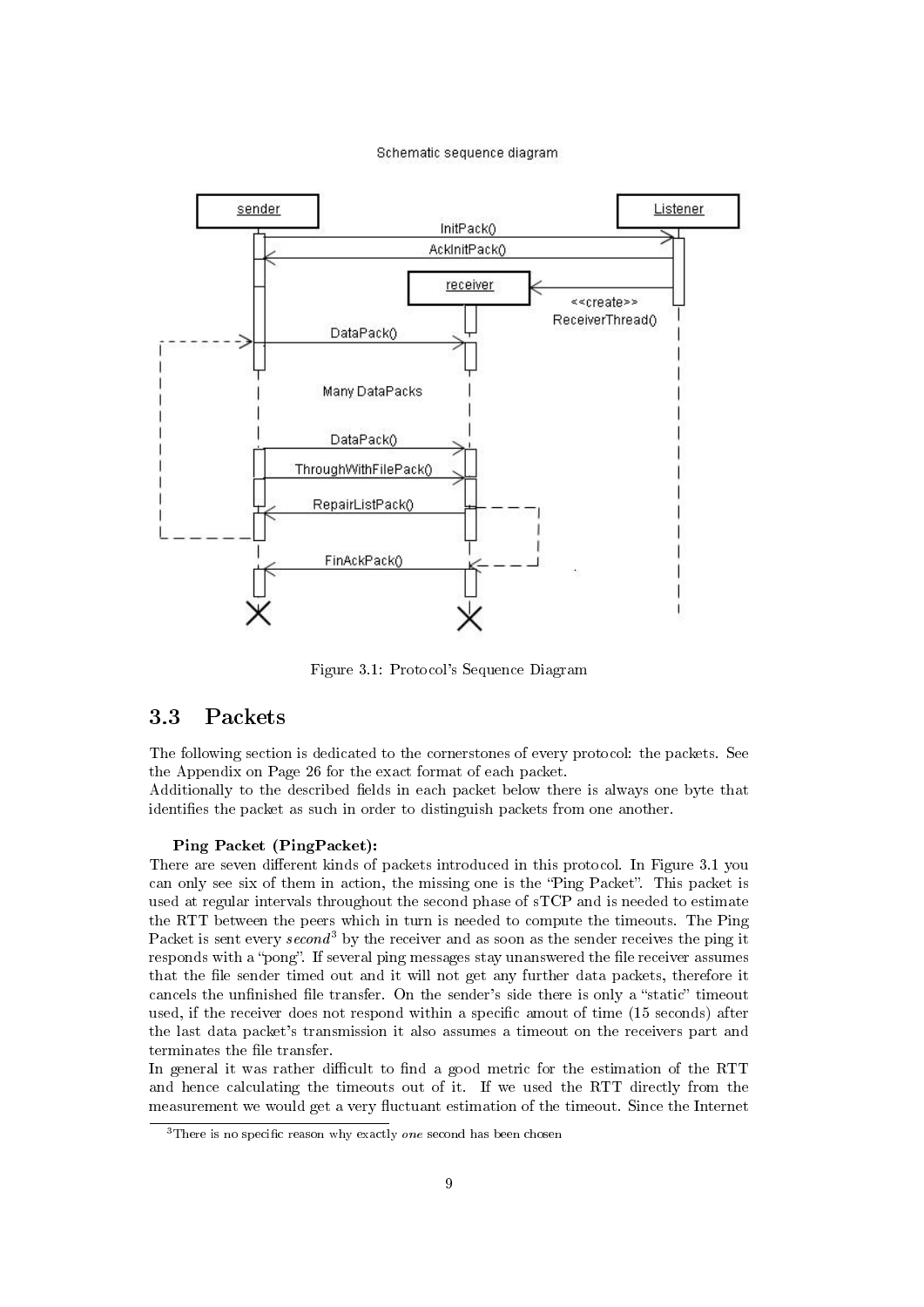and its connections are very dynamic the receiver would detect an ill-founded timeout in case of a small RTT followed by a relatively large one. But the following formula that I rediscovered in the "Vernetzte Systeme" lecture's slides seemed to be pretty reasonable:

$$
Estimated RTT = (1 - \alpha) \cdot Estimated RTT + \alpha \cdot SampleRTT \tag{3.1}
$$

With this equation, where  $\alpha$  is 0.125 and  $SampleRTT$  is the latest RTT measurement, an exponential weighted moving average is achieved and we end up with a "smoother" RTT estimation.

For the timeouts a similar formula was used which was as well taken from the above mentioned slides:

$$
Timeout = EstimatedRTT + 4 \cdot Deviation \qquad (3.2)
$$

 $Deviation = (1 - \beta) \cdot Deviation + \beta \cdot |SampleRTT - EstimatedRTT|$ 

This formula, with  $\beta$  being 0.125, also makes sure that if we have large variations in the *EstimatedRTT* we also get a larger *safety margin*, because we do not want the file transfer to be aborted too early.

In an earlier version of  $sTCP$  both peers used to play a continuous "ping-pong". As soon as one of them received a ping packet it immediately returned a pong and vice versa. Turns out this high frequency of RTT estimation is way too often and consumes too much of the cpu time resulting in a very bad throughput.

#### Initialization Packet (InitPacket):

The receiver does not know much about the file it is going to receive, so the sender uses this packet in the beginning of a file transfer to inform the receiver about file name and size.

#### Initialization Acknowledgement Packet (AckInitPacket):

As soon as the receiver got the initialization packet it has to tell the sender by sending an initialization acknowledgement that it is ready to receive the file.

#### Data Packet (DataPacket):

This is the packet that is used the most. After the initialization the sender splits the file into many segments and sends them in such packets to the receiver. Besides the raw data there is also the starting position within the original file included.

#### Through With File Packet (ThroughWithFilePacket):

After many Data Packets the sender is finally finished with his job so far, and tells this the receiver by sending him a ThroughWithFilePacket. If the receiver does not respond with a FinAckPacket within 15 seconds it assumes his counterpart has timed out or has successfully received all parts, but the FinAckPacket got lost in transit. Either way the sender is finished with his job. It is not finished if a RepairListPacket arrives.

#### Repair List Packet (RepairListPacket):

This packet is used if the receiver did not get the entire file and suddenly receives a ThroughWithFilePacket from the sender. Then it assembles the information of all his missing parts into this packet and sends it to the sender and waits for them to be retransmitted.

#### Final Acknowledgement Packet (FinAckPacket):

In case the receiver got all segments of the file it finally sends a FinAckPacket to the sender stating that it is finished now.

The simple hierarchy of all packets can be seen in Figure 3.2. Again, see the Appendix on page 26 for the exact format of the packets.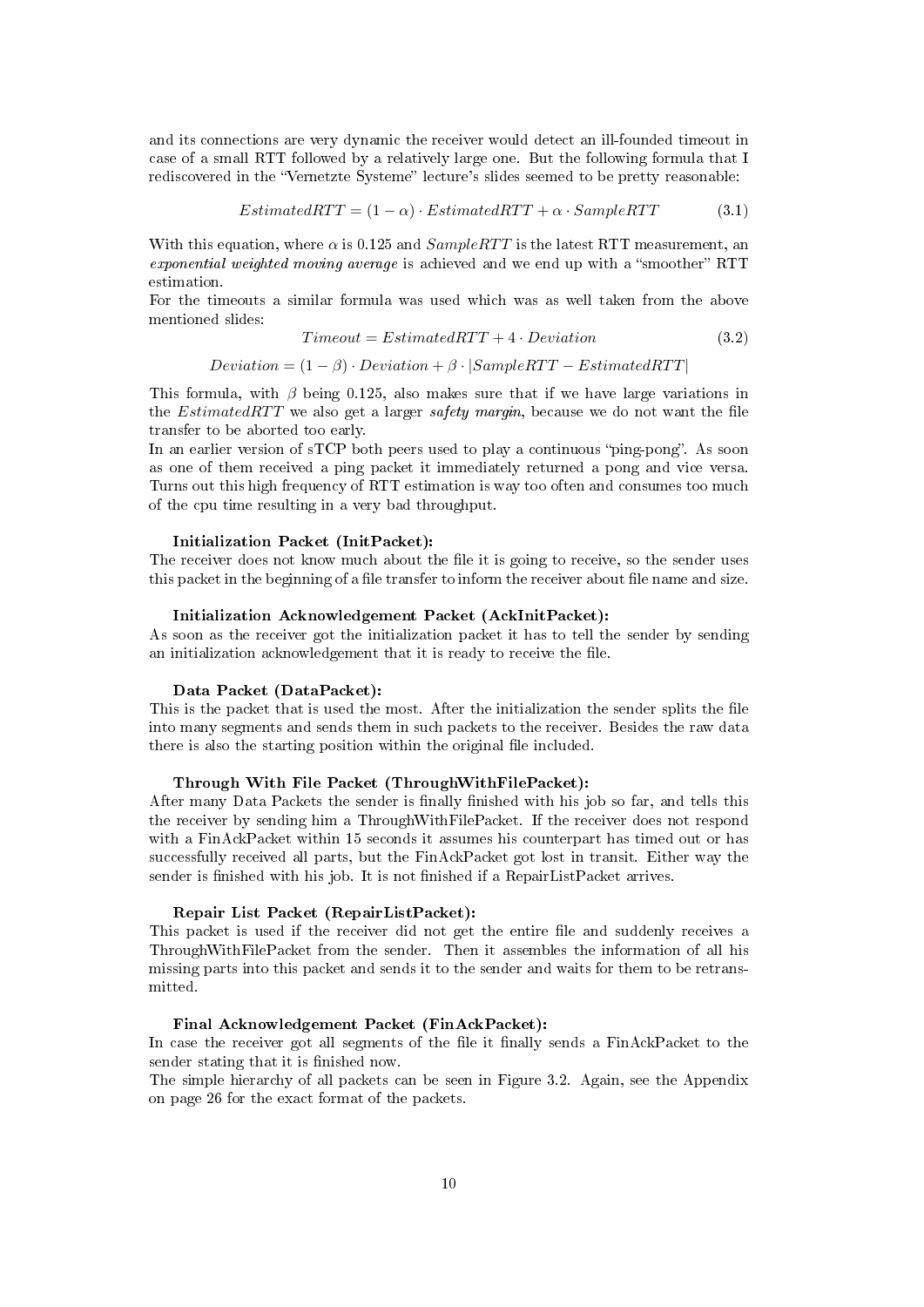

Figure 3.2: Class diagram of the involved packets

### 3.4 Implementation

There are basically three categories of classes: One category consists of classes belonging to the sender, one category belonging to the receiver and the third one are several auxiliary classes which do not have a side-specific purpose and may be used by both participants. Some of them are used as "surrounding" classes which for example instantiate the sender's or receiver's main classes or manage their connections, others are rather utilities which visualize the throughput and the like. The most important classes and their methods are presented in the following subsections.

#### 3.4.1 Sender

In Figure 3.3 you can see the sender's class diagram and at the top of the figure its most basic class: the **DataPacketFactory**. As the name suggests, here are the packets are created and sent, but of course it is a bit more intricate than that. First, sendInit() has to be invoked to provide the receiver with the necessary file information. After the receiver acknowledged the initialization, sendFile() is invoked. Because we want to be able to send and receive data at the same time two threads are forked in this method, one  $s =$  simply called *DataSender*  $-$  sends out the demanded data, while the other one takes care of the "control messages" which come in from the file receiver.

The corresponding *ControlPacketReceiver* class handles these control messages by listening with a blocking  $\text{receive}(\ldots)$  method to *Ping-, FinAck-* or *RepairListPackets* in a while(true)-loop. A responding "pong" (actually still a PingPacket) will be returned in case of a PingPacket coming in. If a FinAckPacket arrives the loop is exited and a flag in the *data sending* object is set accordingly by invoking  $setFinACKReceived()$  on the sender, finally enabling threads of both to terminate. Also on arrival of the third packet a flag is set in the concurrently running sender thread and the repair list is passed on. Prior to starting the blocking  $\text{receive}(\ldots)$  method the used  $Database$  socket's timeout was set to 15 seconds, which is a constant defined in an auxiliary class called  $SomeUtilities$ . By the way, this class contains various global constants and commonly used converter methods.

On the other hand, the **DataSender** is busy with sending DataPackets. It also consists of a while-loop which will break as soon as a final acknowledgement comes in. The corresponding flag, as mentioned before, can be set by the concurrently running  $Control$ PacketReceiver object who has a reference to the DataSender. The readListAndResend() method can as well be invoked by that receiver to set a boolean flag in case of an incoming ReadListPacket. This flag causes the DataSender to fork another thread that runs an instance of ListReaderAndSender which simply fills the PacketQueue with the receiver's missing file segments. The DataSender also utilizes an instance of the class *Packetizer*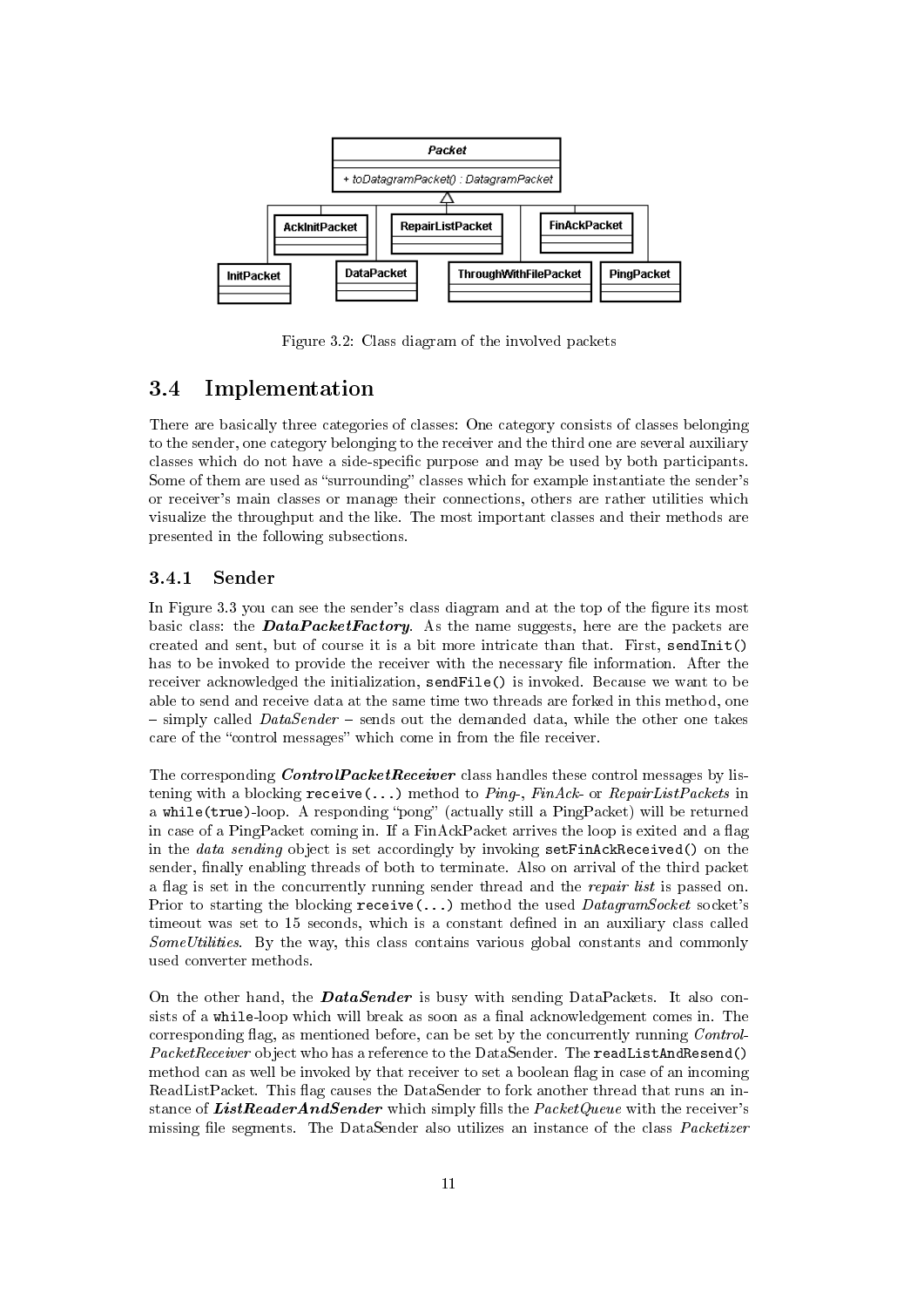which takes care of the file's readout and conversion of it into DataPackets.

The **Packetizer** creates DataPackets by invoking  $addToQueue(...)$  which actually does the readout of the file (with the help of some auxiliary classes like  $FileReader$ ) and adds them to a PacketQueue. Its hasPacket() method is convenient for callers and enables them to check for any waiting packets in the PacketQueue. If there is at least one packet, getPacketToSend() can be invoked which causes the PacketQueue length to be reduced by one and the according packet is handed over to the caller.

That **PacketQueue** is accessed by two threads, namely DataSender and ListReaderAnd-Sender. Thus it has the special property that it is thread-safely accessible, meaning tail-insertion and head-retrieval are possible. Besides DataPackets this queue can also contain ThroughWithFilePackets, since it is able to insert any subclass of Packet.



Figure 3.3: Most important classes and methods used by the sender

#### 3.4.2 Receiver

The receiver's class diagram shown in Figure 3.4 is a little bit simpler. The **UDPServer**-Socket class is in some way the counterpart of the initialization message. The idea how to use this class would be to have a while(listening)-loop in which an instance of UDPServerSocket is called with its accept() method. In this method there is the DatagramSocket's blocking  $\text{receive}(\ldots)$  method used that waits until a user connects to the known port 11111. When a user connects to this socket, the initialization is handled in  $accept()$  with the helper method receiveInit(), and it is finished by sending back an initialization acknowledgement. After the initialization acknowledgement went out the method returns a  $DataAsember$ -instance which operates on a different port and is going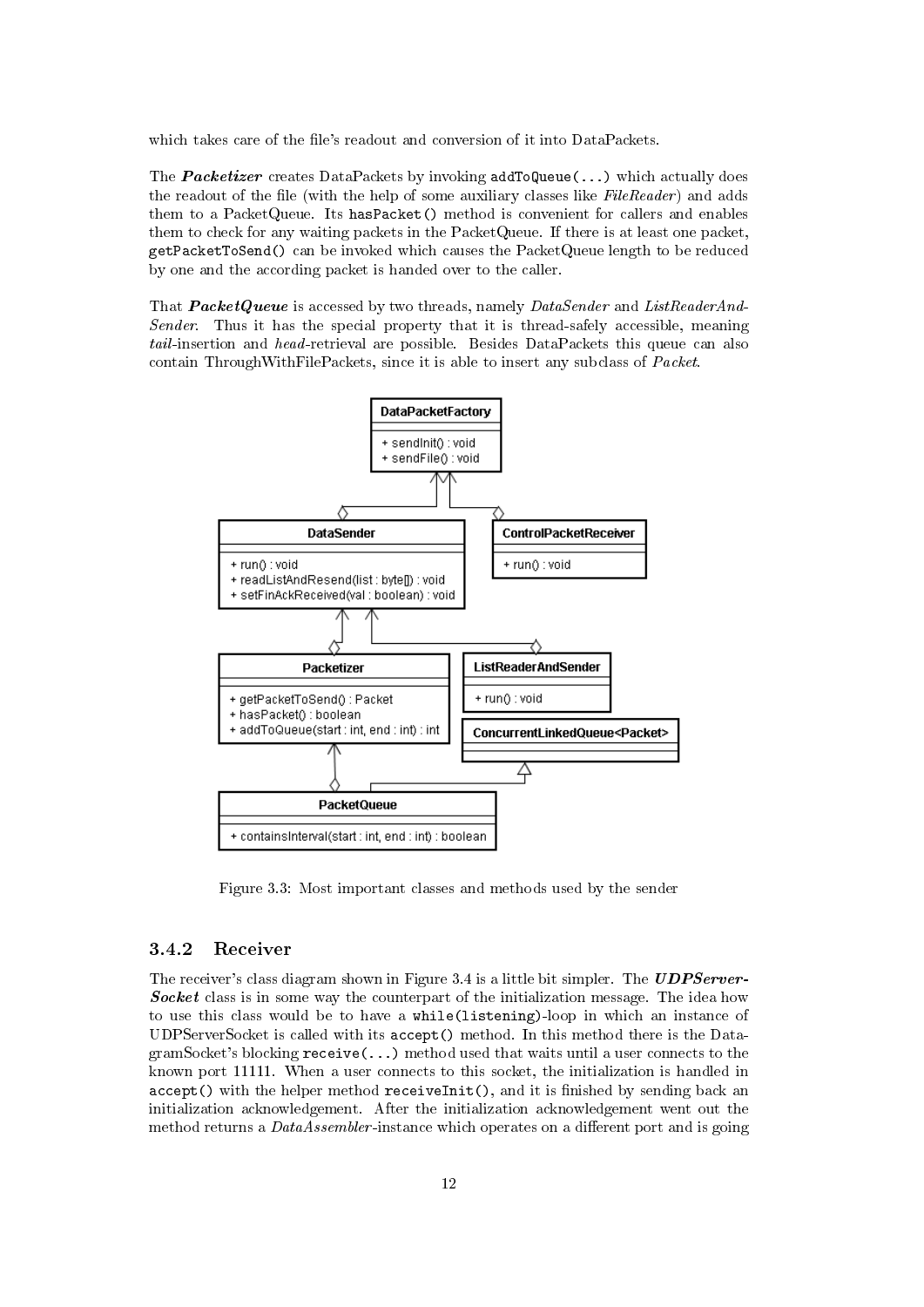to receive the following DataPackets.

The DataAssembler has one important public method: receive(). Besides timeout handling with the help of an *Estimator*, there is a switch statement which distinguishes the following packet types: DataPacket, PingPacket and ThroughWithFilePacket.

The handleDataPacket(...) method is called when a DataPacket is received. The received packets are redirected to a MergingLinkedList which manages the received and missing file segments.

Each second a PingPacket is sent out by sendPingPacket() and eventually there will be a PingPacket that returns, upon the arrival the ping will be registered in the Estimator. An arriving ThroughWithFilePacket has the effect that sendRepairList() will be invoked which on its part requests the *MerginLinkedList* for missing packets and consequently, if there are any, they will be transmitted to the file sender.

And finally sendFinAck() is invoked if the MergingLinkedList reports that all segements are received.

The **MeringLinkedList** appeared quite a lot of times until now because it is an integral part of the receiver's classes. It is a special linked list that can incoporate Interval objects by using addSorted(Interval). These Intervals can have three states: missing, received or requested, which are used to keep the overview over the file's segments. According to state and position in the linked list, the intervals can be merged by using mergeListEntries() to melt consecutive intervals into one interval. The missing-intervallist can be requested by invoking getMissingIntervals() like it is done by DataAssembler's sendRepairList() method. isCompletelyReceived() returns true as soon as the list contains only one element with the size of the transmitted file and is in the state "received".

The Estimator class was already partly described in Chapter 3.3 within the PingPacket description. Its method  $log(...)$  can take two kind of arguments. If a ping comes in, the RTT and timeout are calculated and updated according to Formula 3.1 and 3.2, the latter can be retrieved by calling getTimeoutValue(). Otherwise, if data arrives, the size of the received data can be passed to log(...) to keep track of the throughput. The current download speed can always be retrieved by using getCurrentSpeed() which returns the moving average over the last ten inserted values. A moving average is used in order to even out sharp peaks and drops.

Favorably at the end of the transmission one can call printDiagram() to see a visualization of the throughput over the elapsed time.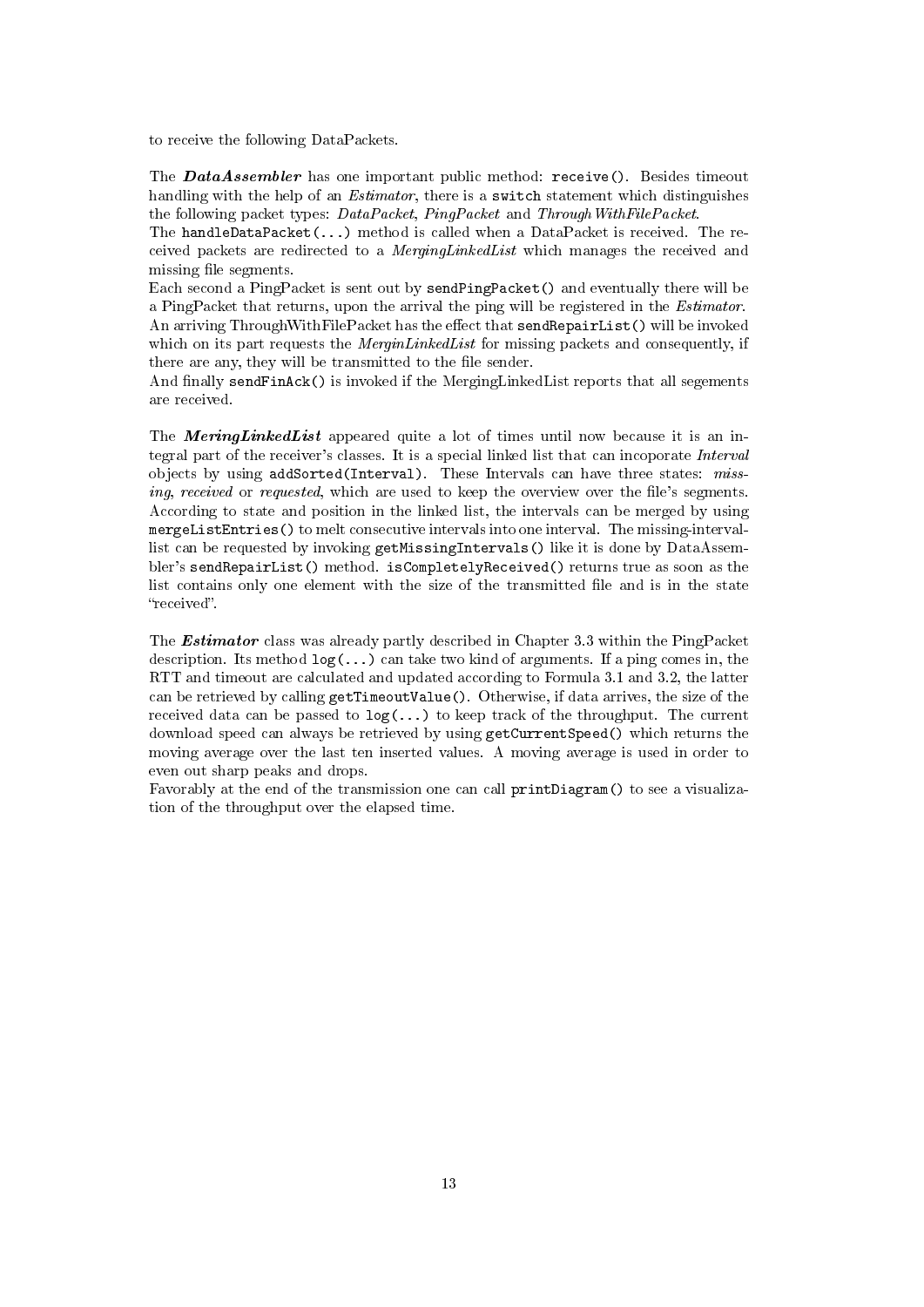

Figure 3.4: Most important classes and methods used by the receiver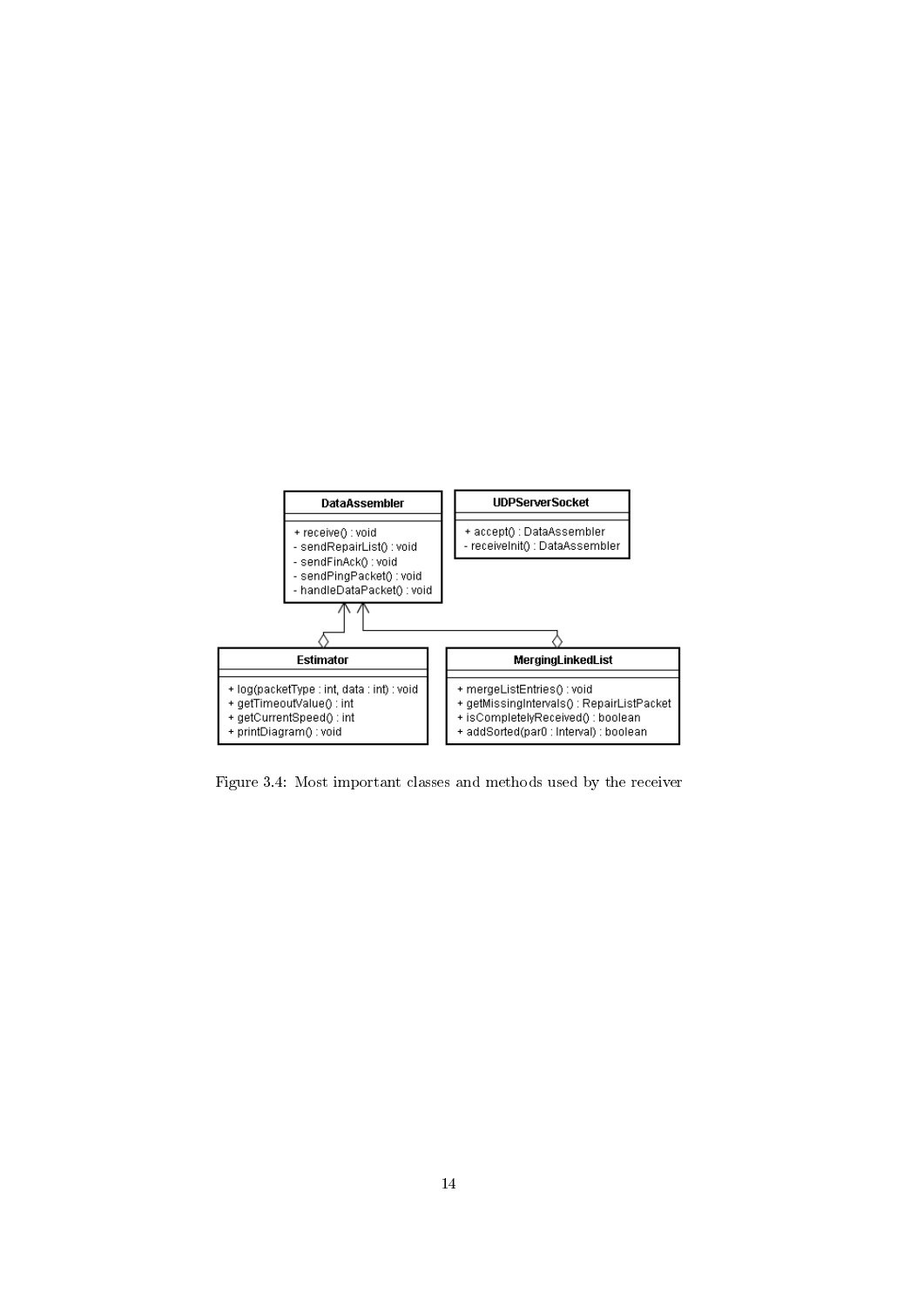# Evaluation

### 4.1 TCP's Slow Recovery

In order to compare a TCP transmission and a transmission with sTCP, similar experiments have to be performed, i.e. the same file(s) have to be transmitted over the same physical connection for both protocols.

After having implemented sTCP, an implementation for TCP had to be composed. To see if the implementation is correct I first tried to send only one file. There should not be any problem due to TCP's slow recovery since we only have one file in one thread using one socket connection. If you compare the plots in Figures 4.1 and 4.2 which were captured in a wireless LAN, you can see that TCP has a lower throughput and thus must have overhead compared to our protocol. In these figures the TCP connection had an average speed of 596 kBytes/s as opposed to sTCP's 711 kBytes/s. The more or less  $16\%$ lower throughput is probably due to TCP's acknowledgements which implicitly cause a contention between data packets and themselves in the medium (air). Both packets have to compete for the medium because only one of them can be in the air at a given time, otherwise boht their signals will distort each other and will be unreadable by the receiver. It must also be mentioned that we were lucky in Figure 4.2 since there was no packet loss which had to be repaired.

The Figure 4.3 shows an example where some packet losses happened right at the beginning of the transmission. These consecutive losses are rather special and are discussed in Chapter 4.2 on page 17. The second drop at almost the end of the transmission is due to the sending of the  $RepairListPacket(s)$  which contain the missing segments from the drop in the beginning.

Before we extend the current implementation to more than one connections let us summarize what possiblities we have to do so:

- The most straightforward way to send multiple files is to have a TCP socket for each file and each socket gets its own thread for the transmission.
- The second way to send multiple files is almost the same as before, but instead of having n threads for n files, we just use one thread for n files combined with Time Division Multiplexing. This means after each send (data\_segment) method's execution it is another socket's turn until all files are transmitted.
- The third way of sending multiple files is rather intricate. The idea consists of only using one socket and one thread for all files, but then the data segments from different files have to be made distinguishable on the application layer. But this method does not work if you try to send files to more than one user, because we only have one socket which cannot have multiple destination addresses.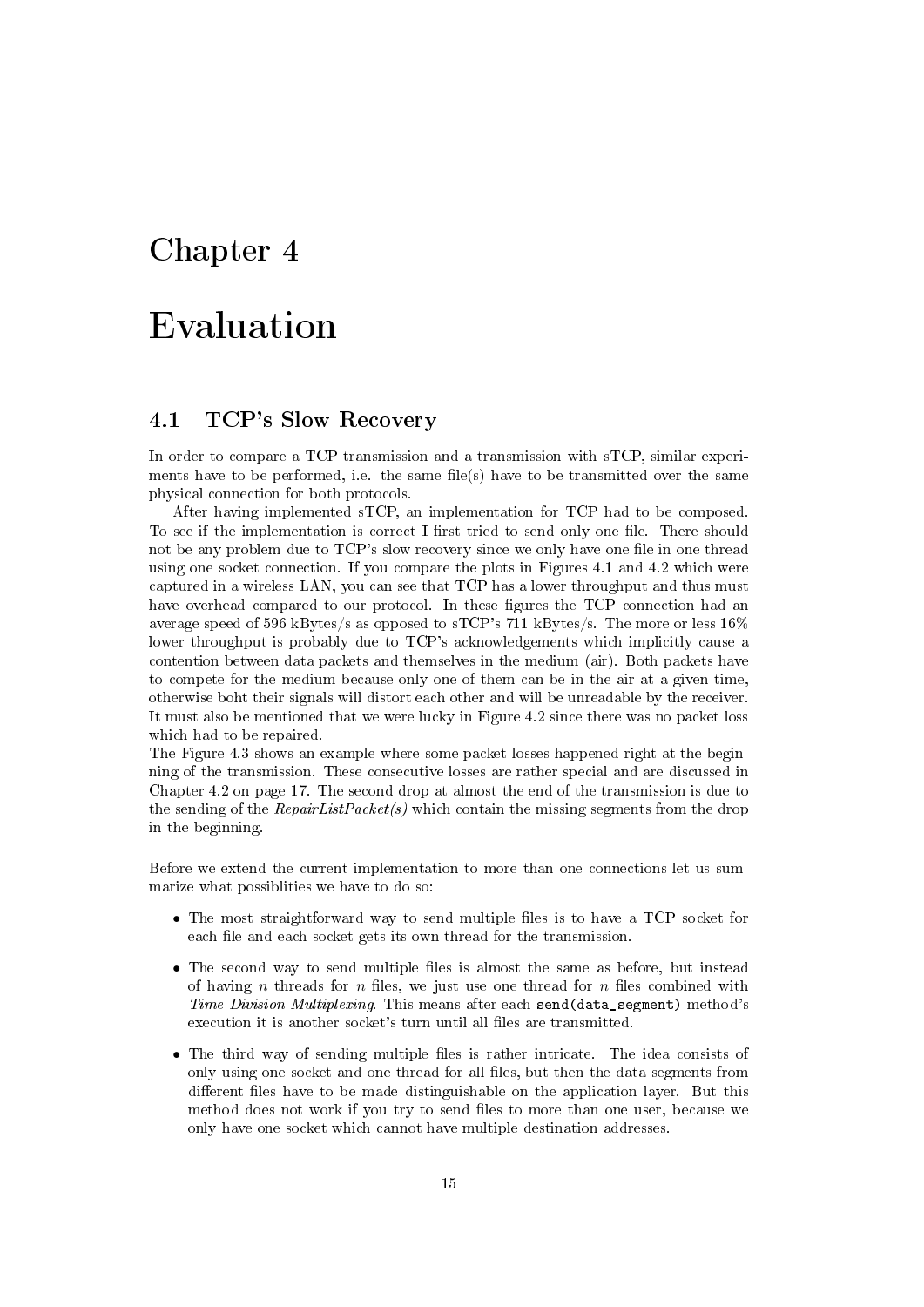





Figure 4.2: One file transmission using  $STCP$ 

The abstraction of the first approach to use a thread for each transmission is very appealing and thus the decision which one of these possibilities to take was made pretty fast. In Figure 4.4, you can see the graph of two files whose transmission started at the same time but where one of these is smaller in size than the other. At about 18 seconds the first file was finished transmitting, but there is no noticeable change of performance. In fact that is not only the case in this picture, but also there was not one single measurement where I was able to detect TCP's slow recovery!

What went wrong? Since it also turned out that my decision to take the first approach was rather thriftless with resources, because I did not know how many simultaneous threads one can use at a time (around 13 threads/connections/files), I decided to change the implementation to the second approach, on the one hand to rule out the probability of some kind of "mis-implementation" and on the other hand to make the whole program a bit more efficient. "Mis-implementation" is between quotation marks because the files the sender transmits to the receiver arrive like they ought to, we just do not experience the slow recovery.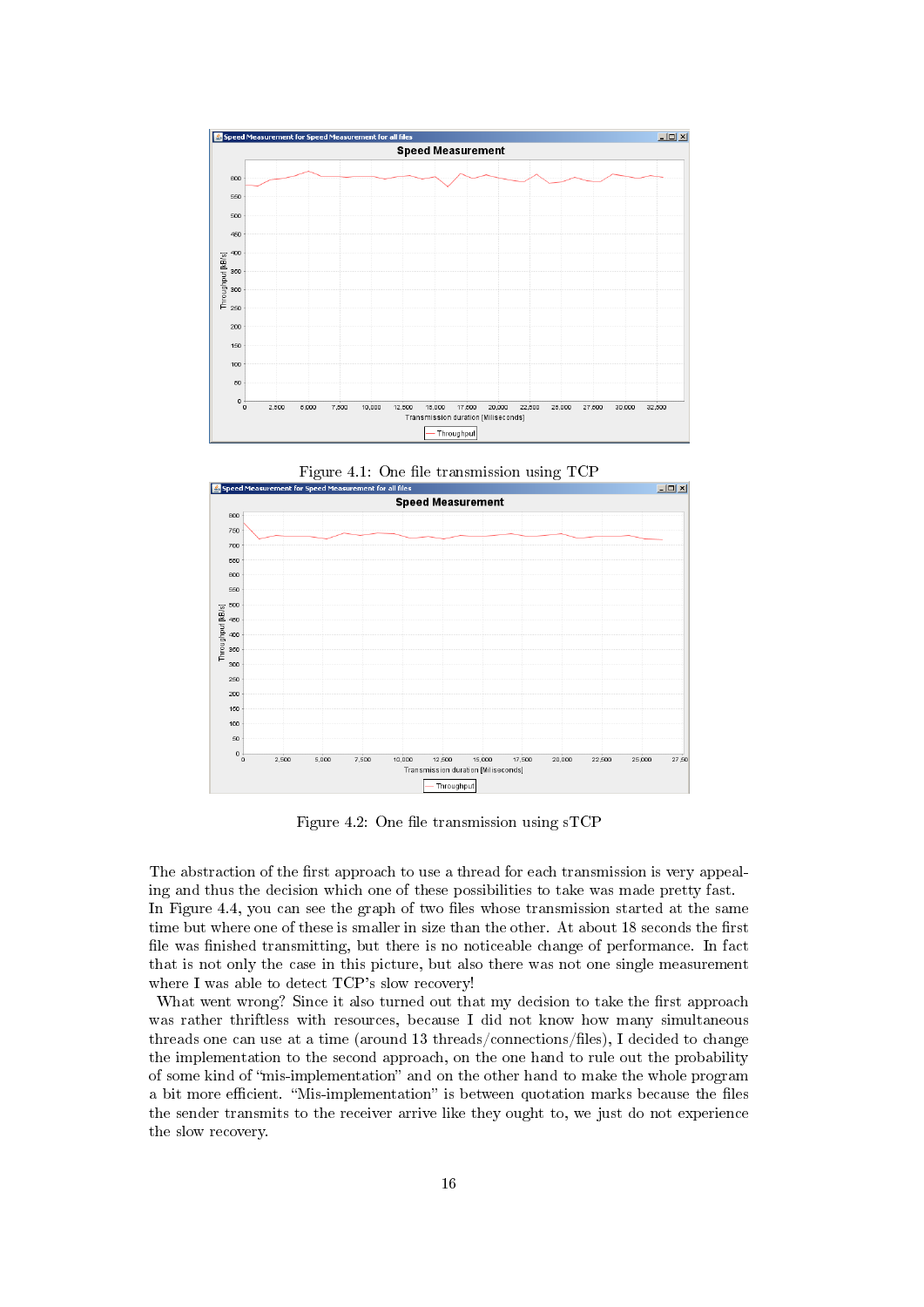

Figure 4.3: Transmitting two files using  $\sigma$ TCP

Having changed the code to the second approach, I made remeasurements only to find the same result again.

A reason we do not see any slow recovery-like thing might be the low RTT. The measurements were all done in a wired or wireless LAN and might not quite be compareable with downloads from the Internet. TCP's linear growth rate is based on some RTTs and is updated accordingly. This means if we have a RTT of a few milliseconds the performance will also be "updated" within some milliseconds and thus will not be visible in the graphs which are only visualized every second. If we made the update intervals narrower down to 100ms like in Figure 4.5 you cannot see anything conspicuous. This tells us that either:

- TCP's slow recovery does not occur at all
- or it occurs but the variance in the graph is too high so that we do not notice it
- or the update intervall is still too broad.

In Figure 4.6 you can see a measurement with an update interval of 10ms which obviously makes the graph unreadable and useless.

## 4.2 Difficulties with Wireless

After some experiments in a wired LAN, I observed an interesting behavior of sTCP in the wireless LAN which did not happen when TCP was used for file transfers. In the already mentioned Figure 4.3 you can see a quite long drop in the beginning. With no obvious reason the transmission resumes again after about 7 seconds. Because the two laptops which were used to measure the transmission stood right next to each other, we can exclude the unavailability of the link due to long distance. Additionally the receiving laptop has a LED installed which is blinking if it receives any data. This LED was blinking the whole duration in which the sender was transmitting, including the part where allegedly there was not any throughput.

With some debugging effort it was possible to localize the piece of code where the execution got stuck. In fact it was the datagram receive() method of Java's UDP implementation which was waiting for packets. Since this bug did not appear in the wired LAN there must be something wrong below the transport layer.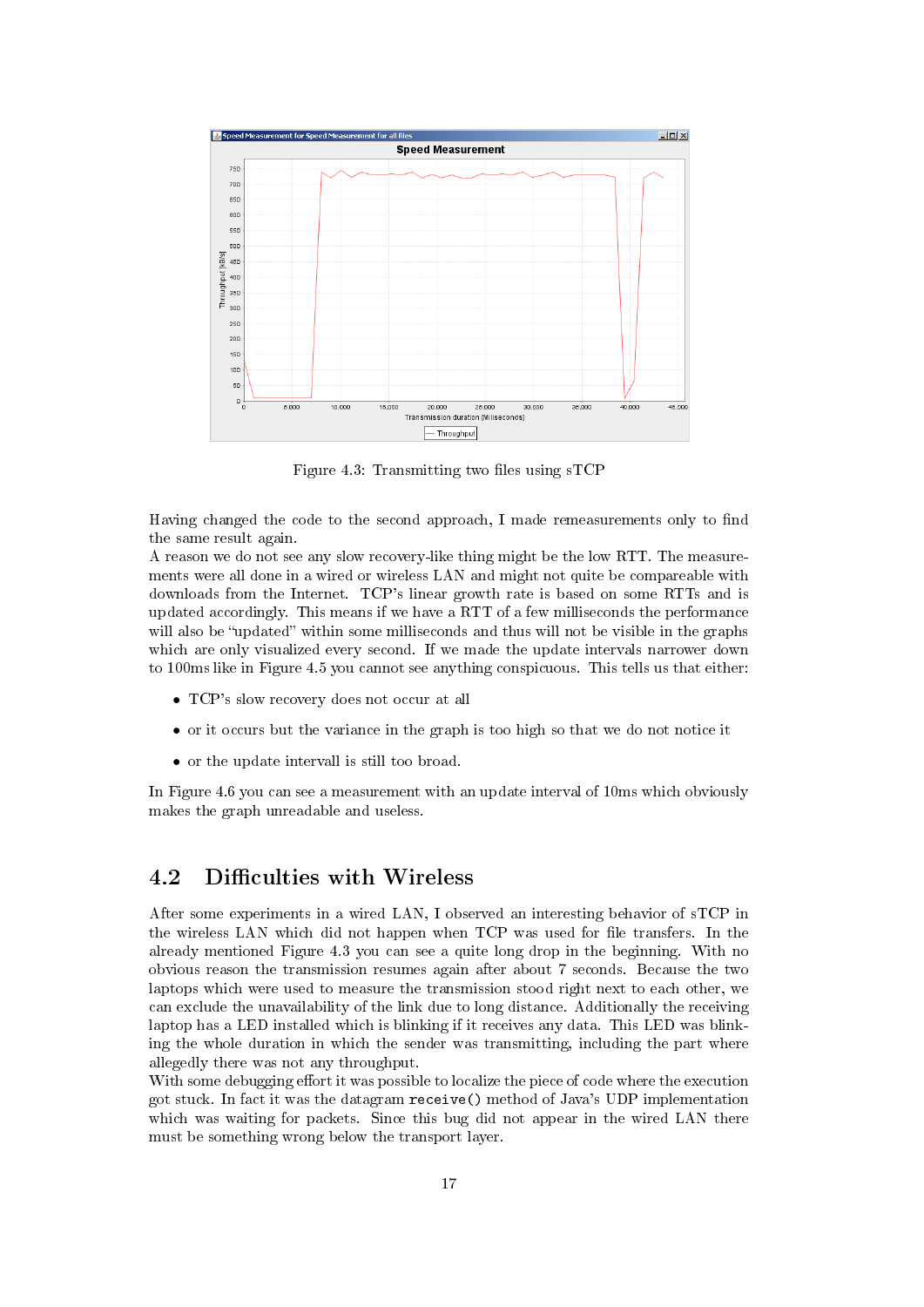With these observations I conclude to a possible explanation: It might be that the 802.11b link layer protocol has its difficulties with the full-packed UDP packets that are used in sTCP and this leads to some kind of congestion or packet unreadability. It would have been interesting to find out why the reception was detained, since I can rule out the possibility of a mis-implementation.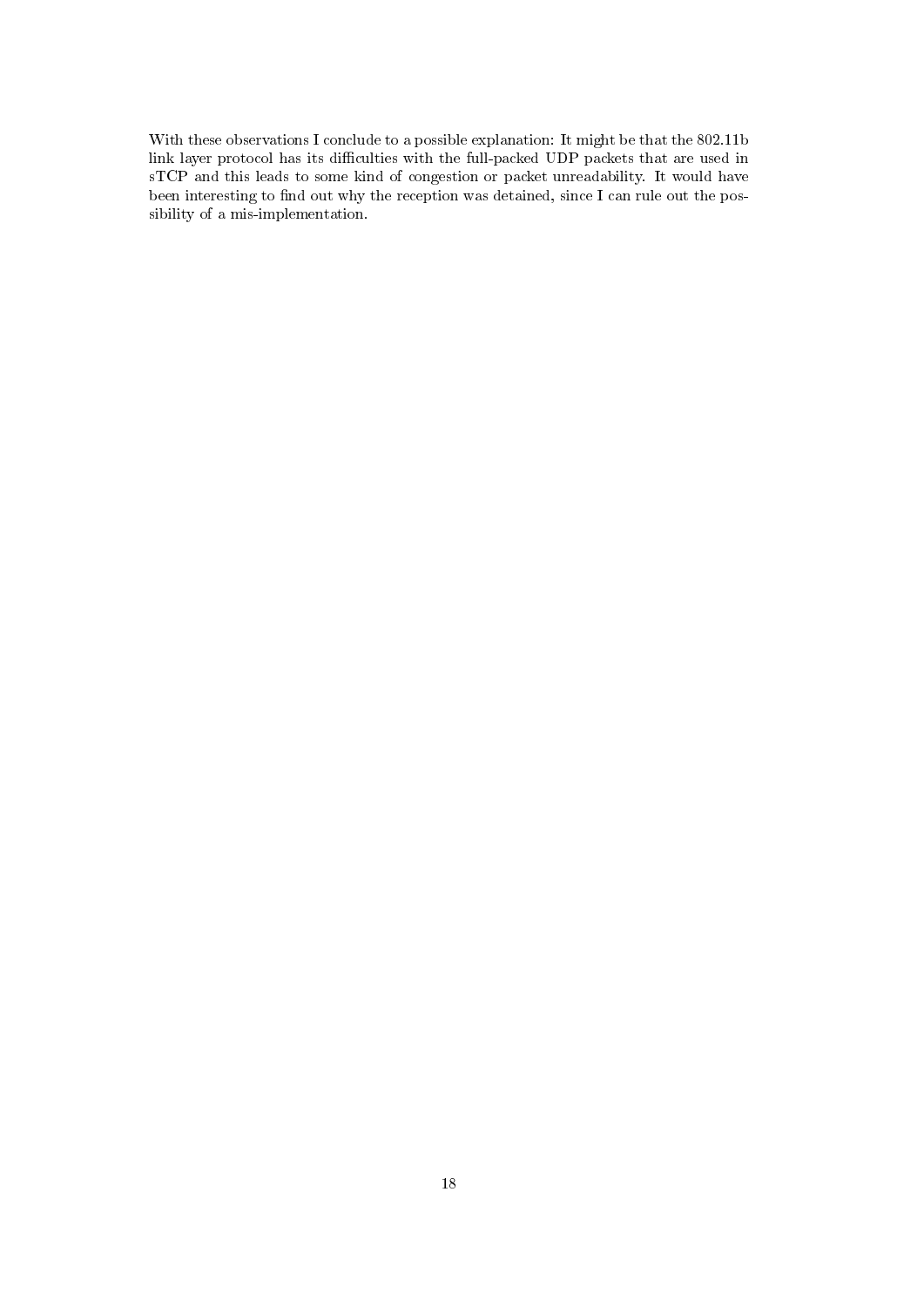

Figure 4.4: Two files transmission using  $TCP$ 



Figure 4.5: Two files transmitting with an update intervall of 100ms<br>Especial Measurement for speed Measurement for all files



Figure 4.6: Two files transmitting with an update intervall of 10ms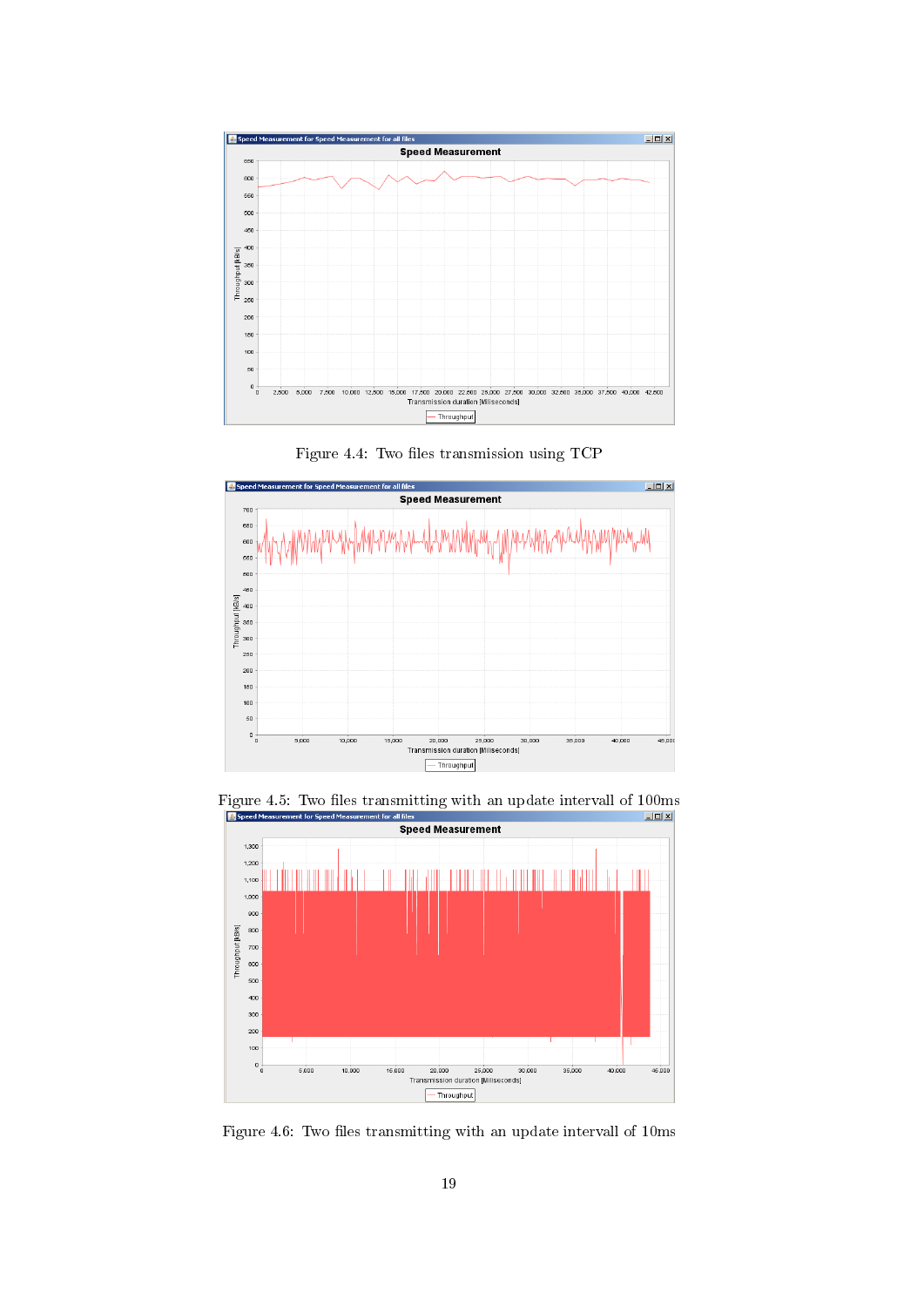# Future Work

This thesis might be used as a basis for further work. Here is some food for thoughts:

- It would be interesting to find out why the "wireless bug" described in Chapter  $4.2$ even occurs. Is the link layer really congested or is there another reason? Before using this protocol any further it is important to correct this bug since wireless access to the Internet becomes more and more important.
- In order not to be too aggressive, one could use some sort of mechanism that controls the size of the UDP packets. But it is questionable if one should even tackle this sort of problem, since this approach would head towards TCP and its congestion avoidance mechanism, which we tried to avoid on purpose.
- Due to lack of time I was not able to test sTCP over connections with high(er) delay. Before building the protocol into BitThief it would be a good idea to make some measurements and compare the results to a TCP measurement and see if it is worth to use this protocol instead of TCP.
- Some possible work for a more selfish BitThief: Instead of using sTCP, one could try to extend BitThief with the ideas of the paper TCP Congestion Control with *Misbehaving Receiver* [8]. In this paper three little, independent changes to the  $TCP$ protocol on receiver's side are presented to defeat the congestion control mechanism. It would be in particular interesting, because one "only" needs to alter the receiver's side and thus is also able to use it with peers that do not need the altered version of TCP, contrary to the protocol introduced in this thesis.

The paper is from '99 so before trying to implement anything one should check if the TCP versions of newer operating systems prevent this kind of spoofing.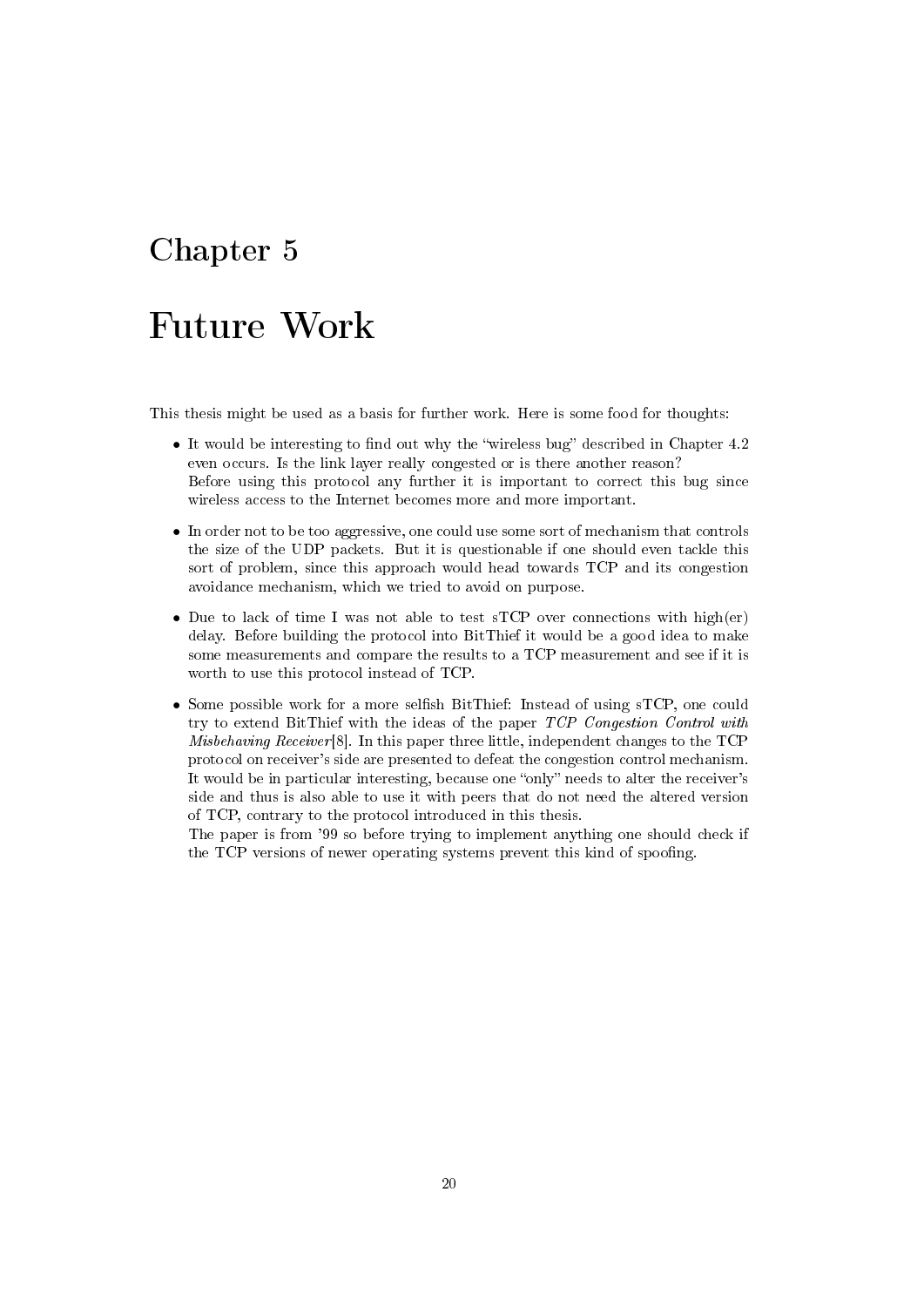# Remarks and Conclusions

### 6.1 Implementing a Transfer Protocol

"We will just make a protocol that has such-and-such properties and then  $\dots$ ", as simple as it sounds, I quickly observed difficulties as I elaborated on the matter. Under discussion with some fellow students I realized that they were not aware of how intricate designing a protocol was. The development of a protocol is not trivial, and I think it is a good idea to show some example questions that arose and point out a few obstacles I ran across.

First of all, I was confused about the layered model, sure I knew the idea and heard about it in lectures and as well programmed a little chat-client, but I was not really aware of it until I truly had to think about, for example, packet delivery on the transport layer. How do I distinguish a UDP packet from another one? Where does a packet start and where is the ending in a data stream? Do I even have to care about it on my layer?

One category of difficulties I encountered were the various kinds of "variables" that had to be considered and determined. What role does the packet size play? What about the buffer size? And how much of the file can/should be read into the main memory at a time? What about errors and timeouts? Should they be fixed or depend on RTT?

Another category was the clash of efficient-programming and object-oriented concepts respecting-programming. Since we are computer scientists it is not a bad idea to stick to the object-oriented concepts, but in favor of efficiency I sometimes decided against the concepts.

For example: To prevent *leaking* or *capturing*  $(Aliasing)^1$  of arrays one should make a copy of the array under certain circumstances and not pass the reference of the object. Copying the object would at least double the memory usage and include more work for the garbage collector. Nowadays les up to many hundreds of megabytes are quite common, so it is an important efficiency question.

Or what about getters and setters? Should I use getter and setter methods for object fields or should I rather access the fields directly and save some computation time?

These and many similar questions arose and were often a reason I spent quite a lot of time "googling" the answers, not always successfully though.

 $1$ http://sct.inf.ethz.ch/teaching/ws2006/KOOP/date06/lecture 06 - aliasing.pdf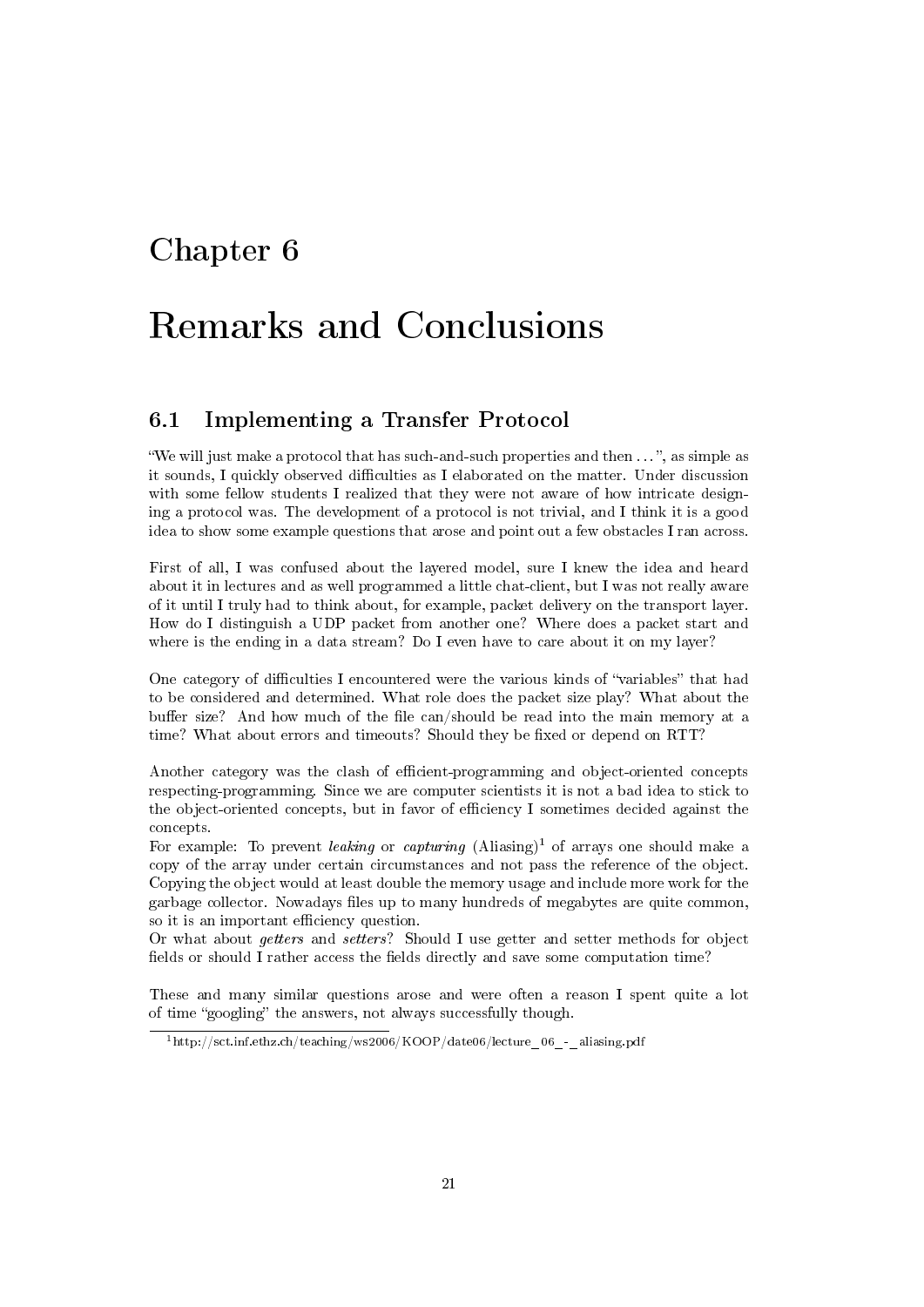## 6.2 Conclusion on Semester Thesis

The objective of this thesis, to create an aggressive TCP-like protocol, has been achieved. Files can be sent and received successfully between two peers that both run sTCP. Files are sent in a way such that congestion control mechanisms are not used and congestion is totally ignored, which one might call "aggressive". To decide whether sTCP is usable for BitThief a more thorough analysis should be performed.

It was interesting and challenging to conceive my own protocol with all its odds and ends, and during the thesis it turned out that developing a protocol takes more time than one would anticipate.

Besides a more detailed comprehension of the upper part of the layered network model, I also got a better understanding of the Java Technology which was very useful for other lectures as well as instructive for myself.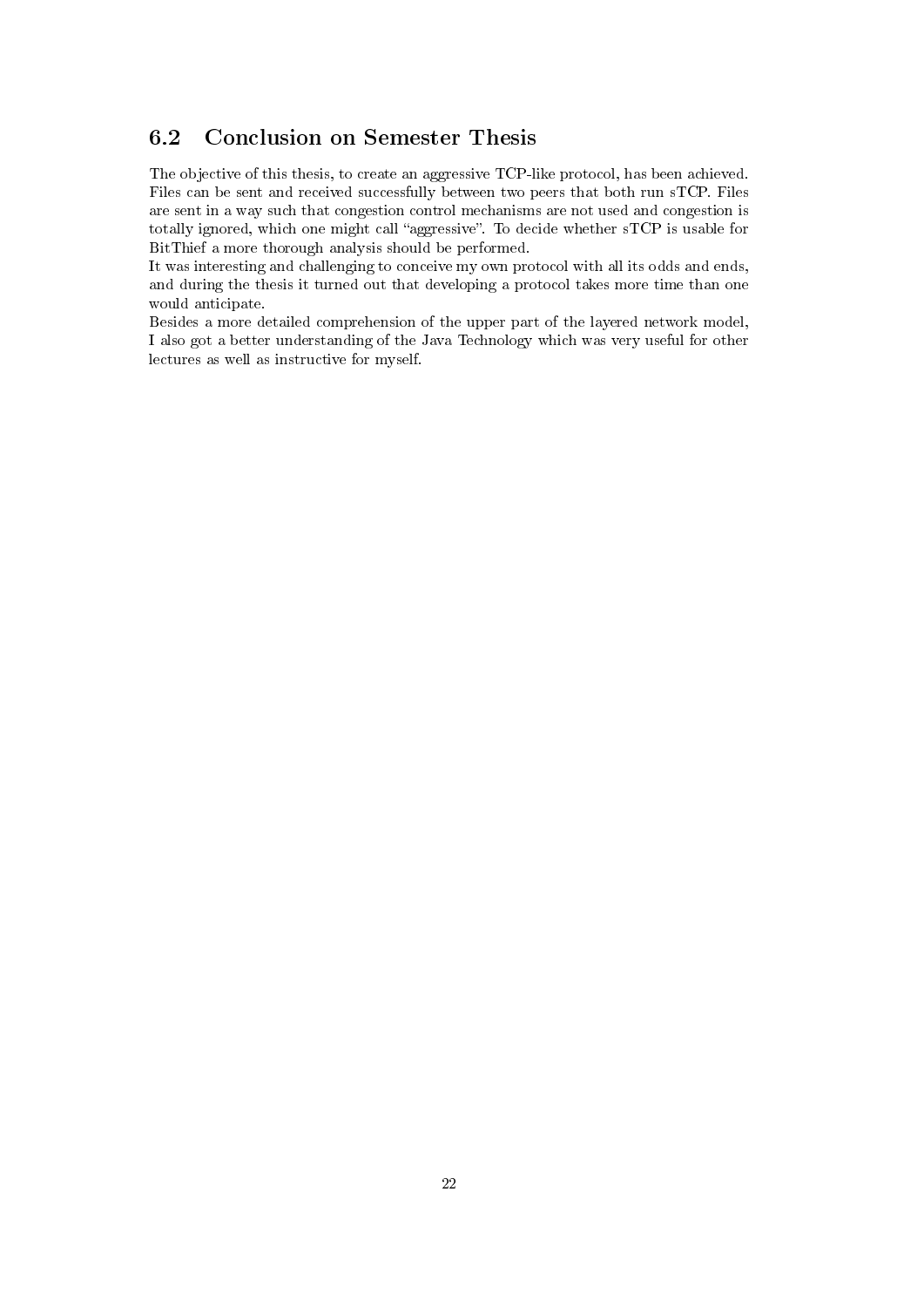# References and Related Work

### 7.1 References

- TCP http://en.wikipedia.org/wiki/Transmission Control Protocol
- $UDP http://en.wikipedia.org/wiki/User-Datagram-Protocol$
- BitThief  $-\hbox{http://deg.ethz.ch/projects/bitthief/}$
- "Vernetzte Systeme" lecture slides  $$ http://dcg.ethz.ch/lectures/ss07/vs/material/chapter3/chapter3\_1.pdf
- J $FreeChart http://www.jfree.org/jfreechart/$

### 7.2 Related Work

In order to get a general overview of computer networks, network layers and protocols, in particular TCP, the reader is referred to [3], [11] and [12]. A very thorough summary of TCP, especially about the differences between the various TCP versions and their implications is given in [7]. Another analysis of TCP's evolution over the years is done in [6].

A different approach on aggressiveness (using TCP, though) compared to this thesis by altering the ACK sending is examined in [8], as already mentioned before. The TCP ACK problem, whether to use cumulative ACKs and risk a false congestion detection or acknowledgement of every packet, has received attention in [2].

Wireless links are more susceptible to random packet loss and thus impact the performance of TCP. Concerned with their improvement, alterations were proposed at different layers for example at the transport layer [5] and at the network layer [1].

This thesis evolved through the idea to extend the BitTorrent client presented in [4]. [10] is a paper concentrating on faithfulness in BitTorrent networks. By analyzing existing algorithms, they help building provably faithful Internet protocols.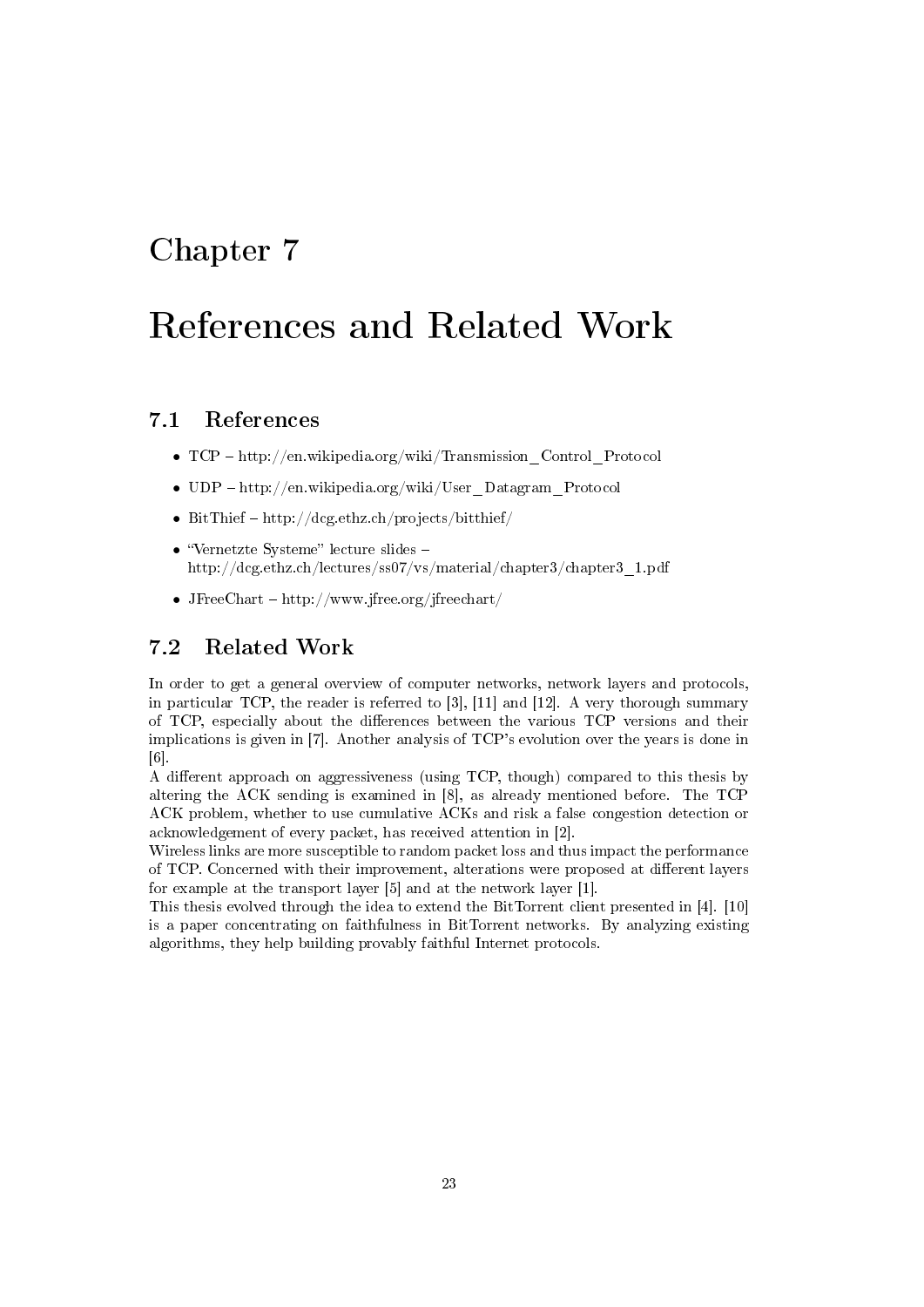# Bibliography

- [1] Hari Balakrishnan, Srinivasan Seshan, Elan Amir, and Randy H. Katz. Improving tcp/ip performance over wireless networks. In *MobiCom '95: Proceedings of the 1st* annual international conference on Mobile computing and networking, pages  $2-11$ , New York, NY, USA, 1995. ACM Press.
- [2] Anna R. Karlin, Claire Kenyon, and Dana Randall. Dynamic tcp acknowledgement and other stories about  $e/(e-1)$ . In *STOC '01: Proceedings of the thirty-third annual* ACM symposium on Theory of computing, pages 502-509, New York, NY, USA, 2001. ACM Press.
- [3] James F. Kurose and Keith Ross. Computer Networking: A Top-Down Approach Featuring the Internet. Addison-Wesley Longman Publishing Co., Inc., Boston, MA, USA, 2002.
- [4] Thomas Locher, Patrick Moor, Stefan Schmid, and Roger Wattenhofer. Free Riding in BitTorrent is Cheap. In 5th Workshop on Hot Topics in Networks (HotNets), Irvine, California, USA, November 2006.
- [5] Saverio Mascolo, Claudio Casetti, Mario Gerla, M. Y. Sanadidi, and Ren Wang. Tcp westwood: Bandwidth estimation for enhanced transport over wireless links. In MobiCom '01: Proceedings of the 7th annual international conference on Mobile computing and networking, pages 287-297, New York, NY, USA, 2001. ACM Press.
- [6] Alberto Medina, Mark Allman, and Sally Floyd. Measuring the evolution of transport protocols in the internet, 2004.
- [7] Wael Noureddine and Fouad Tobagi. The transmission control protocol.
- [8] Stefan Savage, Neal Cardwell, David Wetherall, and Tom Anderson. TCP congestion contorl with a misbehaving receiver. Computer Communication Review, 29(5), 1999.
- [9] Stefan Schmid and Roger Wattenhofer. A tcp with guaranteed performance in networks with dynamic congestion and random wireless losses. In WICON '06: Proceedings of the 2nd annual international workshop on Wireless internet, page 9, New York, NY, USA, 2006. ACM Press.
- [10] J. Shneidman, D. Parkes, and L. Massoulie. Faithfulness in internet algorithms. In Proc. SIGCOMM Workshop on Practice and Theory of Incentives and Game Theory in Networked Systems (PINS'04), Portland, OR, USA, September 2004.
- [11] W. Richard Stevens. TCP/IP illustrated (vol. 1): the protocols. Addison-Wesley Longman Publishing Co., Inc., Boston, MA, USA, 1993.
- [12] Andrew Tanenbaum. Computer Networks. Prentice Hall Professional Technical Reference, 2002.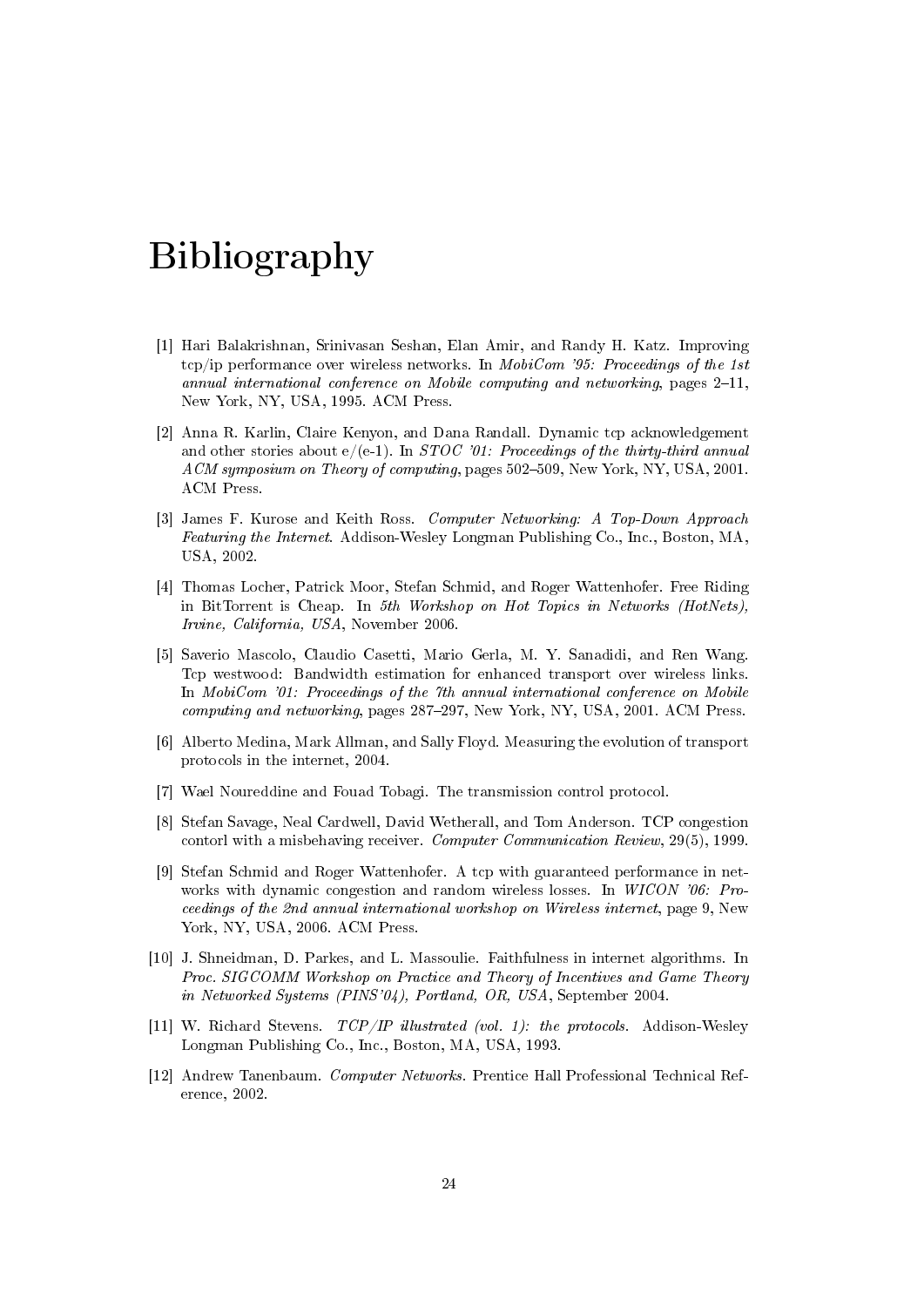# List of Figures

|     |                                                                                                                                                                                                                                | $5^{\circ}$ |
|-----|--------------------------------------------------------------------------------------------------------------------------------------------------------------------------------------------------------------------------------|-------------|
| 3.1 | Protocol's Sequence Diagram                                                                                                                                                                                                    | 9           |
| 3.2 |                                                                                                                                                                                                                                | 11          |
| 33  | Most important classes and methods used by the sender                                                                                                                                                                          | 12          |
| 3.4 | Most important classes and methods used by the receiver                                                                                                                                                                        | -14         |
|     |                                                                                                                                                                                                                                | -16         |
| 4.2 | One file transmission using sTCP.                                                                                                                                                                                              | -16         |
| 43  | Transmitting two files using sTCP and a series are also asset as a series of the series of the series of the series of the series of the series of the series of the series of the series of the series of the series of the s | 17          |
| 4.4 |                                                                                                                                                                                                                                | 19          |
| 45  | Two files transmitting with an update intervall of 100ms                                                                                                                                                                       | 19          |
|     | 4.6 Two files transmitting with an update intervall of 10ms                                                                                                                                                                    | -19         |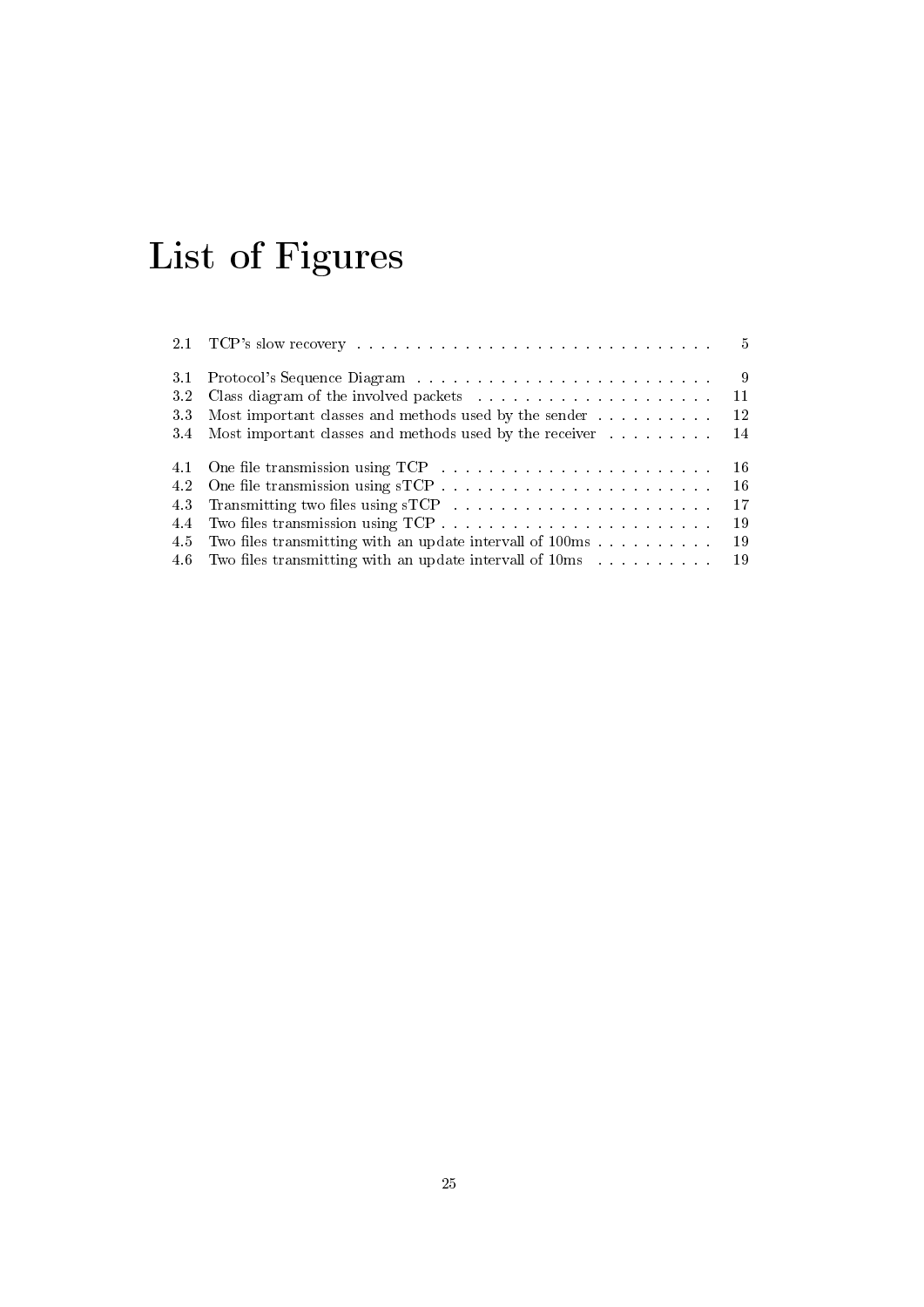# Appendix: Formats

Table 1: InitPacket's format

| Offset      |                                 | 16       | 272      | 336         |
|-------------|---------------------------------|----------|----------|-------------|
| Length      |                                 | 256      | 64       | 32          |
| Content     | 0x00                            | blabla   | 0x00     | 0x00        |
| Description | packet kind   filename's length | filename | filesize | return port |

Table 2: AckInitPacket's format

| Offset      |             |                 |
|-------------|-------------|-----------------|
| Length      |             | 32              |
| Content     |             | 0x00            |
| Description | packet kind | receiver's port |

Table 3: DataPacket's format

| Offset      |             |                        |      |
|-------------|-------------|------------------------|------|
| Length      |             |                        |      |
| Content     |             | 0x00                   | 0x00 |
| Description | packet kind | segment start position | data |